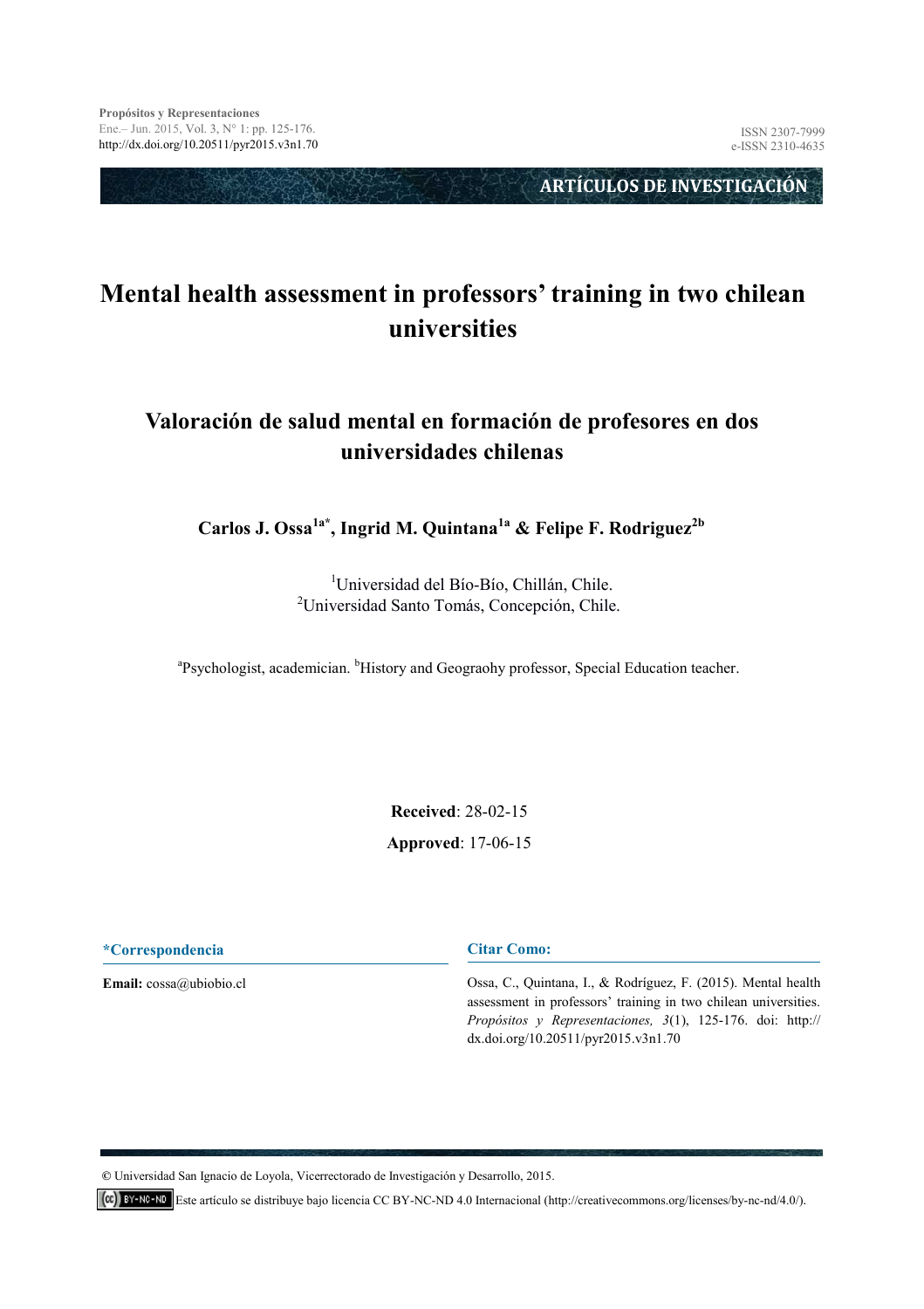#### **Summary**

This study analyzed the evaluation of professors of pedagogy and directors programs, about the importance of mental health in vocational training, and factors that might influence this valuation. The methodology includes participation of 17 academicians (professors and belonging to the managerial staff) of two universities in southern Chile. A survey with closed and open questions, and in-depth interviews were used to collect information. Data was analyzed using content analysis. The results show that teachers have, mostly, a high personal assessment of the topic  $(\overline{X} = 2.8)$ , between 0 and 3). There is, on the other hand, an ambivalent valuation on the part of the institutions; a lack of knowledge and a low conceptual and procedural proficiency of pedagogues, and a low priority as a competence in their training (59% of participants are not aware of the existence of any programs or courses related to this subject). The ambivalence in institutions, its importance as competence in teachers' training and the consistency with the low priority given to the subject in public policies are discussed.

**Keywords:** Mental health, pedagogy, university education.

### **Resumen**

El estudio analizó la valoración de docentes universitarios de pedagogía y directores de carrera respecto a la importancia de la salud mental en la formación profesional analizando, además, los factores que podrían influir en dicha valoración. Dentro de la metodología utilizada se consideró la participación de 17 académicos (docentes y directivos) formadores de profesores de dos instituciones universitarias del sur de Chile. Para la recolección de información se utilizó una encuesta con preguntas cerradas y abiertas y entrevistas en profundidad; se analizó la información mediante análisis de contenido. Los resultados muestran que los docentes tienen, en su mayoría, una alta valoración personal del tema ( $\overline{X} = 2.8$ , entre 0 y 3),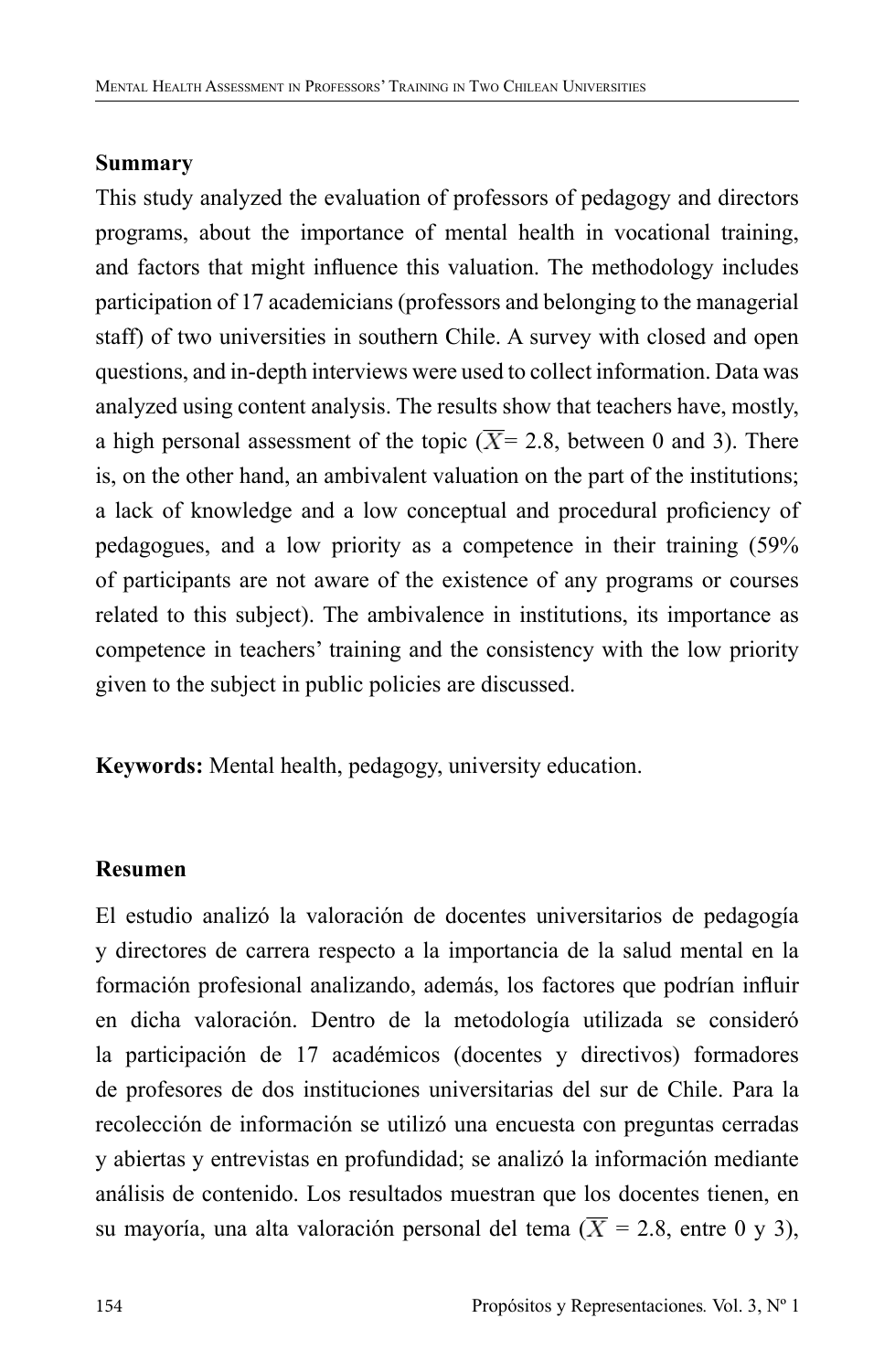existiendo una valoración ambivalente por parte de las instituciones; bajo conocimiento y dominio conceptual y procedimental, de los pedagogos, y baja prioridad como competencia en su formación (59% desconoce la existencia de asignaturas o programas en la carrera). Se discute acerca de la ambivalencia que presentaría en las instituciones, su importancia como competencia en la formación docente y la consistencia con la escasa importancia dada, en general, al tema a nivel de política pública.

**Palabras clave:** Salud mental, pedagogía, formación universitaria.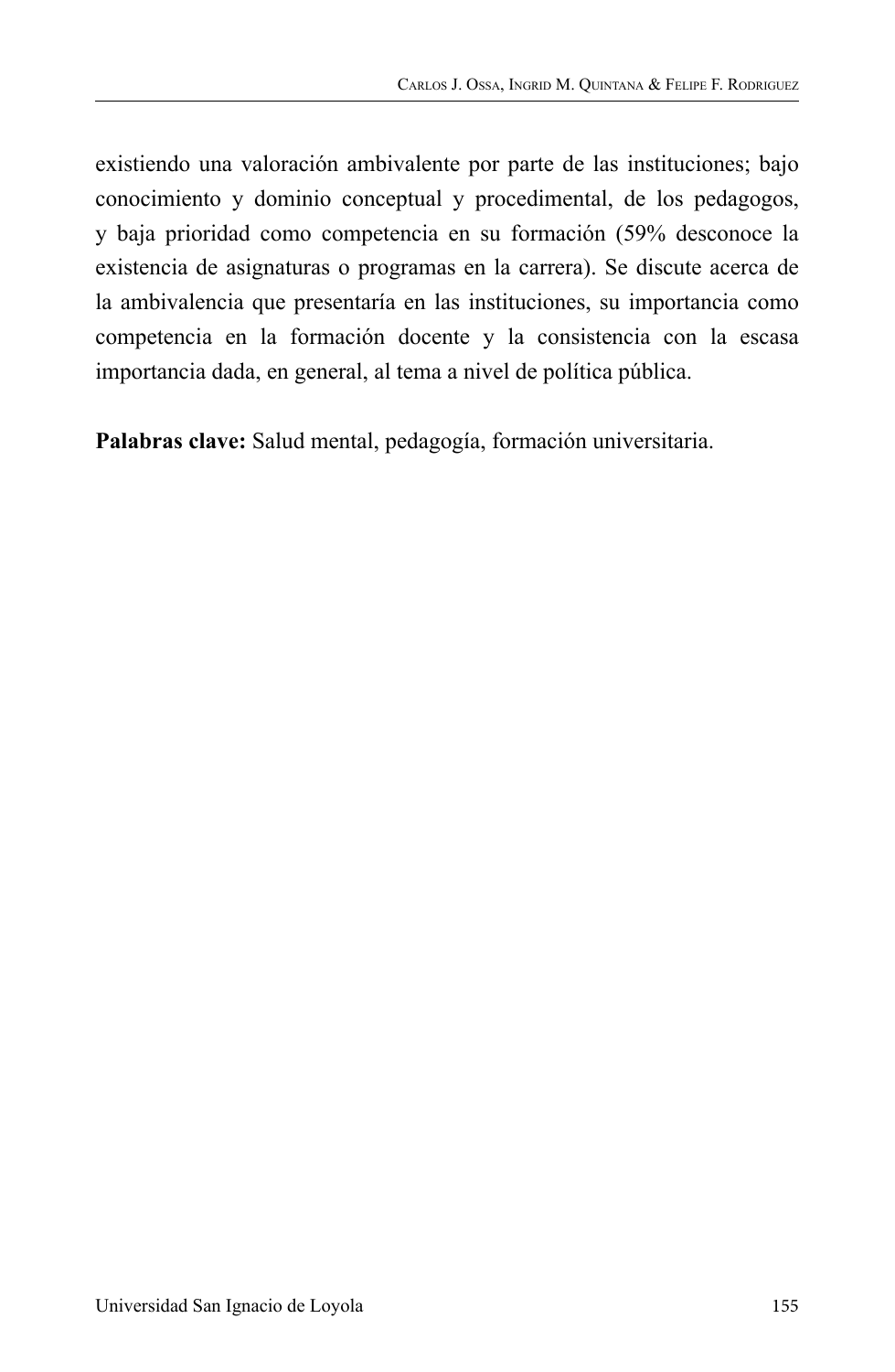## **Introduction**

Every person or individual is susceptible to being positively or negatively affected in their emotional state by the emotional climate that surrounds them, at a family, working or educational level. Some studies have stated that jobs where there is a direct relationship with users and with a high component of emotional experiences can generate several consequences which could be negative for the mental health of their workers (Cornejo, 2012). This means that people who are in contact with other people during long working days are more subject to suffering from emotional or mental disorders. Educational work is among the professions with higher risk of mental disorders, according to Jiménez, Jara and Miranda (2012) because teachers must deal with issues such as school demotivation, lack of resources, pressure from parents or guardians, and they also have to solve both group and individual problems and conflicts.

This is complemented by the results of a 2009 study from Universidad de Chile, through the Public Health School, exposing that "one third of the teachers who work in a public educational institutions show a low quality of their mental health" (Vidal, 2011). If we consider that the teachers' mental health is "one more among the essential elements when looking for optimal results regarding the students' learning" (Vidal, 2011), this issue is of no lesser importance.

Recent research about Chilean teachers' mental health shows a high emotional and health issues rate. In a study performed by Jiménez, Jara and Miranda (2012) it is posed that "Chilean education professionals perceived a 65.5% deterioration of their mental health". Regarding how to face the issue of teachers' mental health, Nadur (2011) claims that this information "can't be found in school programs; it's not taught in the university nor in classes, it's ethereal, it doesn't exisit".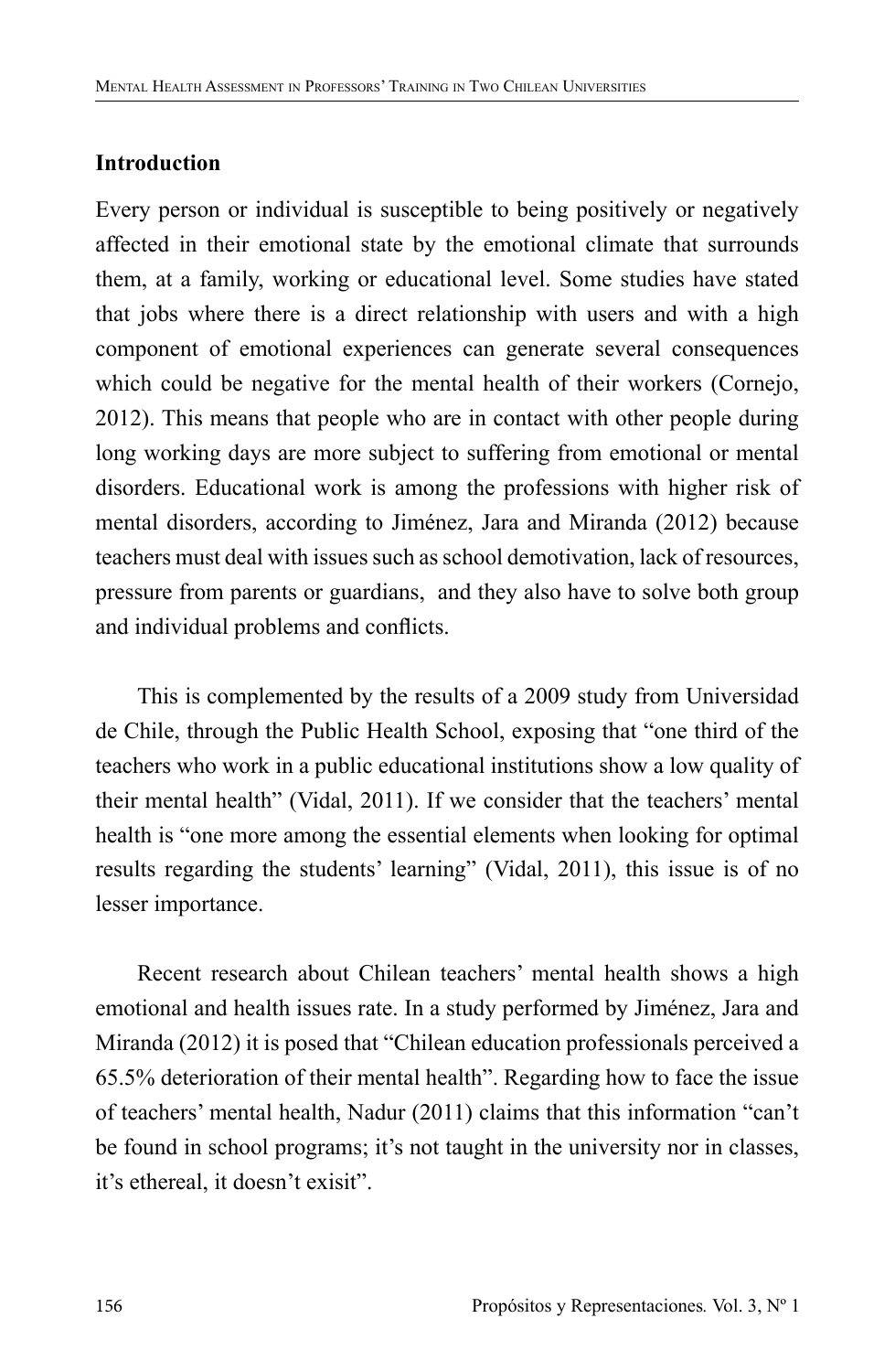The nonexistence of courses or programs is alarming, considering how necessary the inclusion of this subject in pedagogy training is; however, it is still an unexplored area that hasn't yet been integrated to teachers' basic training. This study aims to discover this reality in the training of future teachers in two universities in the south of Chile, trough professors and management staff assessment, so the situation mentioned by Nadur (2011) will have some empirical information.

### **Health and Discomfort in the Educational Field.**

The World Health Organization (WHO) defines health as "a state of complete physical, mental and social well-being and not merely the absence of disease or infirmity" (WHO, 2013). Additionally, it is also stated that mental health is a state in which the individual is aware of and values their capacities, being able to face every-day tensions and to perform productively and successfully, thus contributing to their society (WHO, 2007). Because of this, health must be considered an "inclusive concept relying on a social, psychological, physiological and biological balance, which strongly influences the way teachers perform in their work" (Robalino & Körner, 2005, p. 16).

Therefore, given the fact that, starting a few decades ago, the impact that working conditions have on the quality of education for both teachers and students (Parra, 2005) is being highlighted (specifically the influence of working conditions in teachers' mental health), it is important to deeply analyze the influence of the work environment in the teachers' performance.

Traditionally, it is believed that good working conditions, added to the amount of money received in exchange for a service, is enough for people to perform properly in their work field. However, this vision is insufficient, because it minimizes the impact imprinted by humans in their surroundings, "leaving behind a wide and important domain that influences in the teachers' quality of life and in their capacity to develop affective, emotional and human responses which contribute to a good professional performance" (Robalino & Körner, 2005, p.16).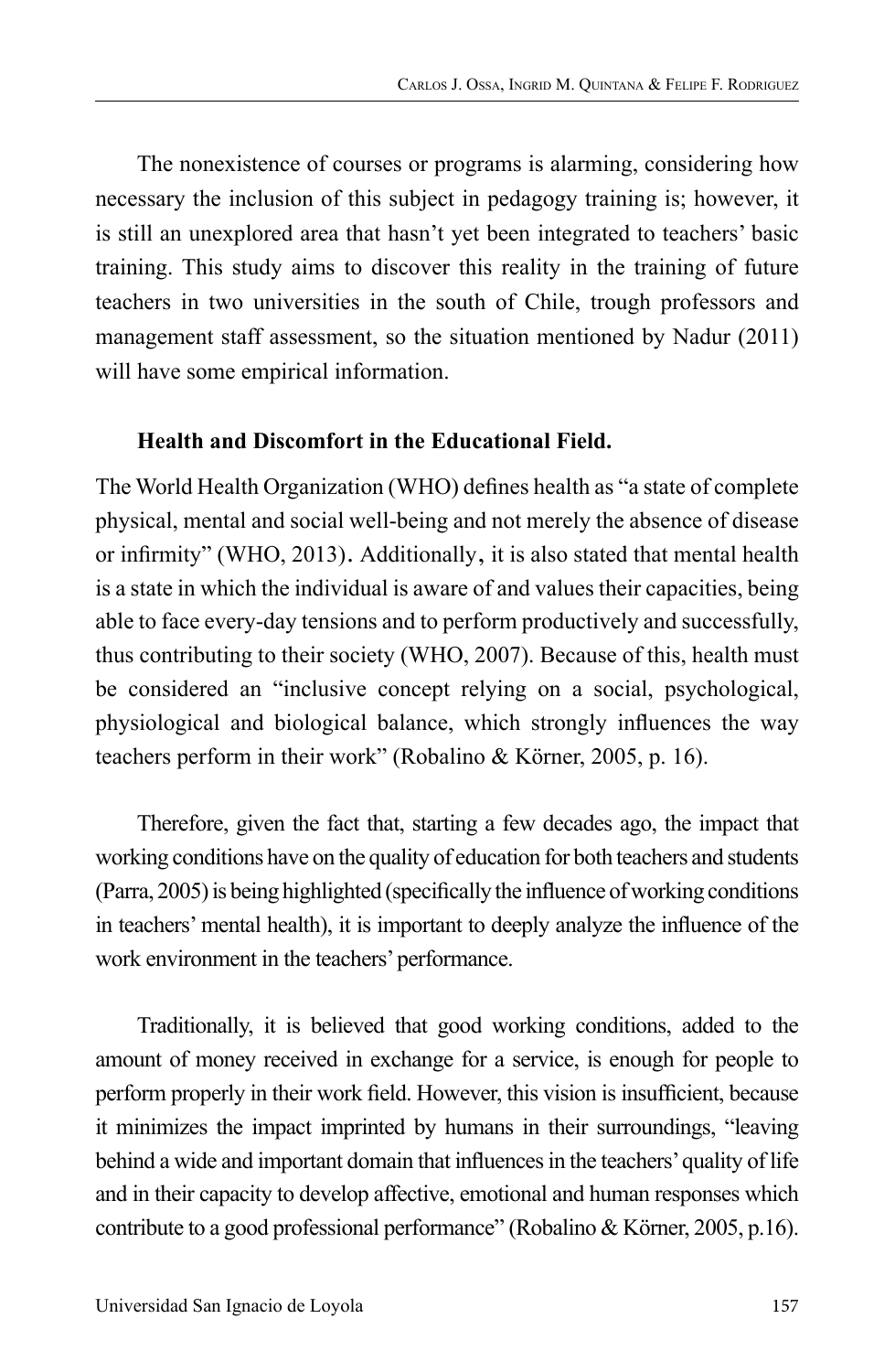This being said, it could be stated that the work environment is a conglomerate of inner and outer nature situations that define and unchain a series of satisfaction or frustration sensations in the teacher. A lot of teachers feel there are many deficiencies in the conditions in which they must perform their task, in spite of having expressed these deficiencies decades ago; this causes the teachers to question themselves as professionals and to feel little satisfaction in their work (Robalino & Körner, 2005).

Several authors refer to the group of conditions afflicting the teachers' mental health as "Teachers' Malaise". This is how some authors "used the word 'malaise' as an inclusive term that reunites the teachers' feelings regarding unforeseen situations in the development of their work" Corbalán, 2005). As showed by Cornejo, professional malaise and, specially, teachers' malaise, is becoming more and more important, referring to "workers' experiences and phenomena that, even though they do not constitute a precise illness, and therefore are not a reason for getting a medical leave, deeply alter their wellbeing and the quality of their work" (Cornejo, 2005). In the teachers' case, this has a direct influence on students and their learning.

According to Jadue (2002) teachers may feel frustration an anxiety while dealing with a student with poor behavior, learning difficulties or attentional deficit, because, in addition to the situation itself, they would also feel the management and their colleague's pressure. He also states that it would be possible to detect an increase in teachers' tension and anxiety when having to face a student with behavior alterations, which would cause a work overload (Jadue 2002).

## **Mental Health in Teachers' University Education.**

The investigative overview regarding mental health in university education is, generally, restricted, because even if there are publications and research about this subject, they are mostly oriented to analyzing factors that influence the teacher's performance or to determining mental health programs' characteristics in educational institutions, both schools and universities (Claro & Bedregal, 2003; Comission of Mental Health, 2012; Corvalán, 2005; Hanlon, 2012; Iriarte, 1999; Muñoz de Morales, 2006; Robalino & Korner, 2006).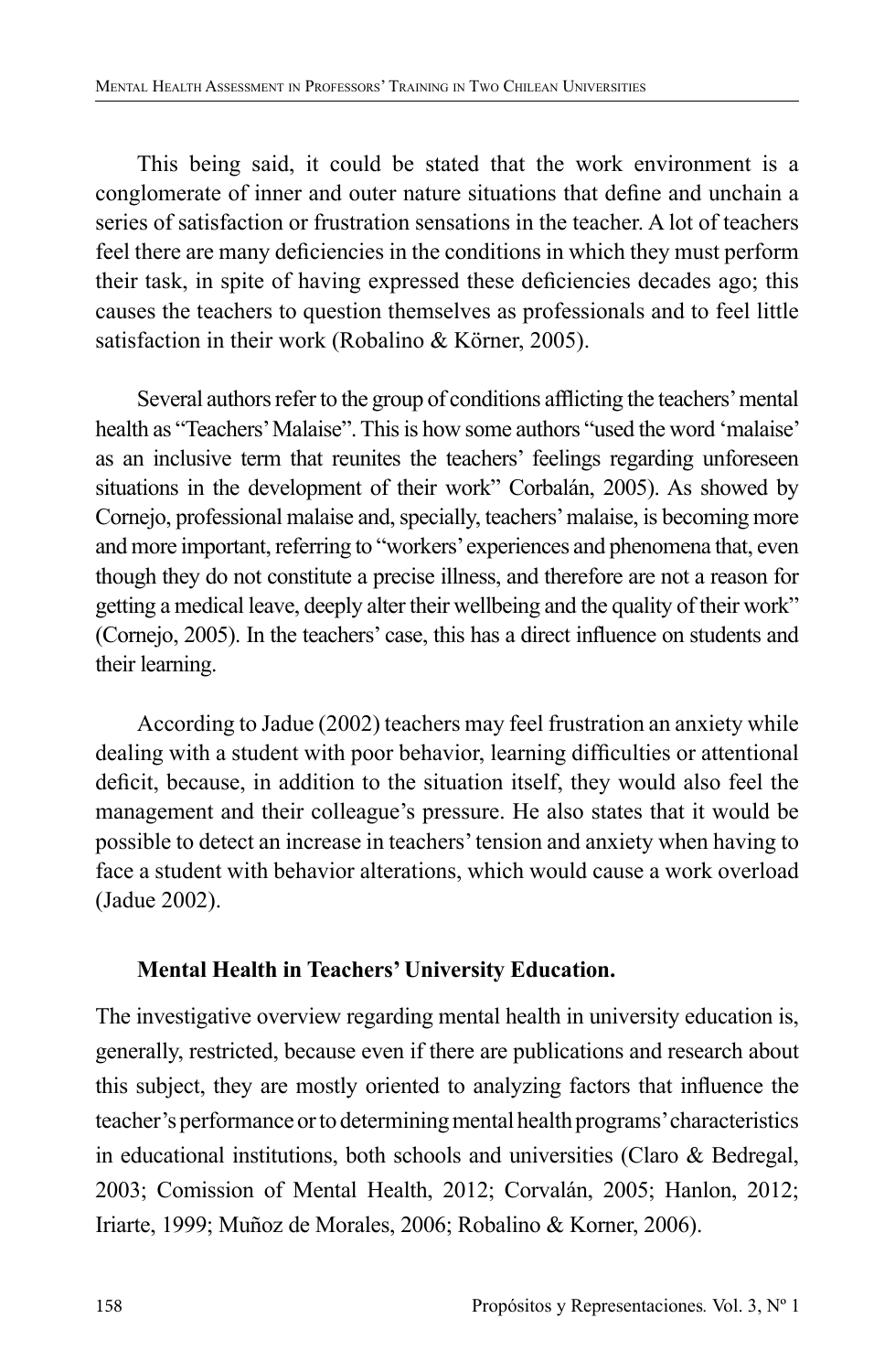However, there is some research focusing on analyzing characteristics and skills related to university students' mental health in general, where some of these students are studying pedagogy (Camacho & Padrón, 2006; Florenzano, 2005; Mori, 2000; Pérez et al., 2011).

According to Camacho y Padrón (2006), basing on an investigation that took place in Spain, one of the students' greatest needs is handling anxiety and stress and controlling frustration. They also state that, the teachers' social, self-esteem and self-control skills not being properly developed, the teachers don't manage to share their difficulties handling the students with their colleagues or bosses, in order not to be perceived as weak.

Additionally, Muñoz de Morales (2005) states that, starting from the social conditions and current policies, an increase in psychosocial stressprovoking agents which affect school life and raise the number of situations that are detrimental to mental health, such as burnout and bullying, can be noticed. This author proposes a help program for teachers called PECERA (Programa Educativo de Conciencia emocional, Regulación y Afrontamiento, Educational Program on Emotional Awareness, Regulation and Coping Mechanisms), formed by cognitive assessment activities of the situations the teachers deal with in order to enhance their health and quality of life, basing on stress management skills and on emotional competencies.

Iriarte (1999) poses that, in Colombia, besides the usual stress factors pointed in other studies, there are factors related to power and violence, which are inherent to this country's political and social history. He claims that a large proportion of teachers' malaise is related to murders and kidanpping, situations the teacher can be a victim of. The author suggests that a plan or a proper policy to help shape teachers' mental health in Colombia has not been developed, despite of its coherence with the philosophical objectives of education.

On the other hand, in Chile, even though there are studies showing, during this last decade, that the prevalence of emotional problems is quite high among Chileans (Cornejo, 2012; Florenzano, 2005), this issue has not been widely analyzed regarding the university population. Vicente, Rioseco, Saldivia, Kohn and Torres, (2002) state in a study performed on young and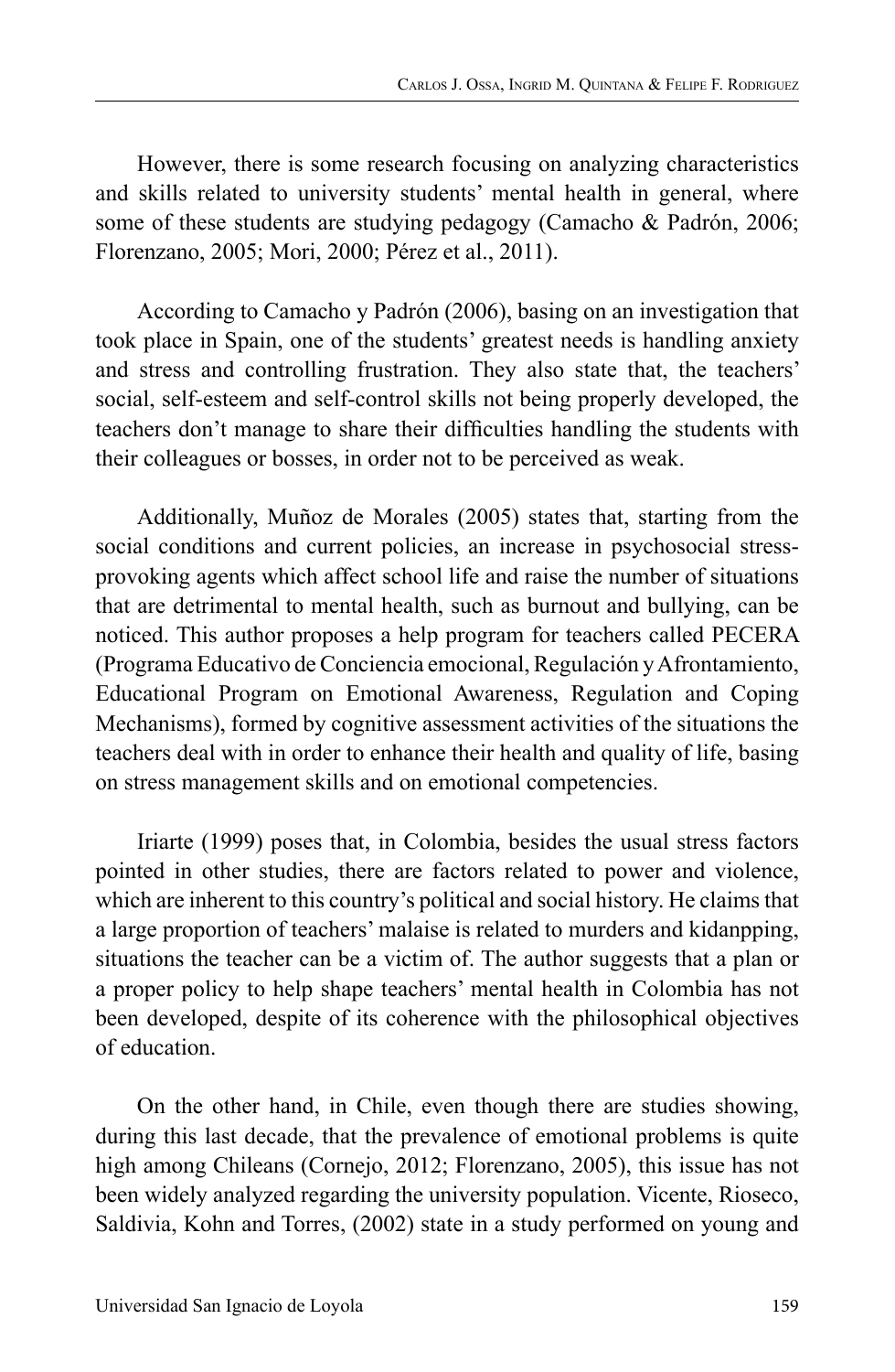adult people, that young people suffered from more pathologies related to alcohol and drug consumption than to psychiatric issues, thus establishing that antisocial personality disorders and the consumption of alcohol and drugs are more common in young people that in adults.

In Pérez et al. study (2011) questionnaires were applied to 554 students of a private university of Concepcion in 2009, evaluating three variables (self-esteem, life satisfaction and optimism), to which socio-demographic characteristics and mental health problems were added. The results showed a positive life and self- assessment and the relation between these elements and age, establishment of origin, religion, and depression and anxiety symptoms in students. It should be noted that a large number of pedagogy students of this university (28% of the total sample) participated in this study.

Finally, in a study by Cova, Alvial, Aro, Bonifetti, Hernández and Rodríguez (2007), were 632 students from most Faculties of a traditional university in Concepcion participated, 23.4% of students showed anxiety syndrome and 16,4% showed depressive syndrome. In addition to that, symptoms related to academic stress were found, as well as high rates related to death wishes and suicidal ideas.

 In terms of discipline focalization, health mental training has been more developed in health related disciplines that in educational disciplines (Huaquín & Loaiza, 2004; Marty, Lavín, Figueroa, Larraín & Cruz, 2005; Pallavicini, Venegas & Romo, 1988; Riffo, Pérez, González & Aranda, 2003). However, studies analyzing pedagogy students' education or supporting teachers' training were not found, which suggests that this area is not relevant to universities or educational policies in the country. This is probably due to the focalization of this subject on the psychological discipline rather than on others and, within psychology, in the most clinical approach, according to the report "Assessment of Mental Health in Chile", by the WHO and the Chilean Health Ministry (2014).

# **Methods**

The study's objective was to know the assessment of professors who train future teachers about the importance of mental health in professional training,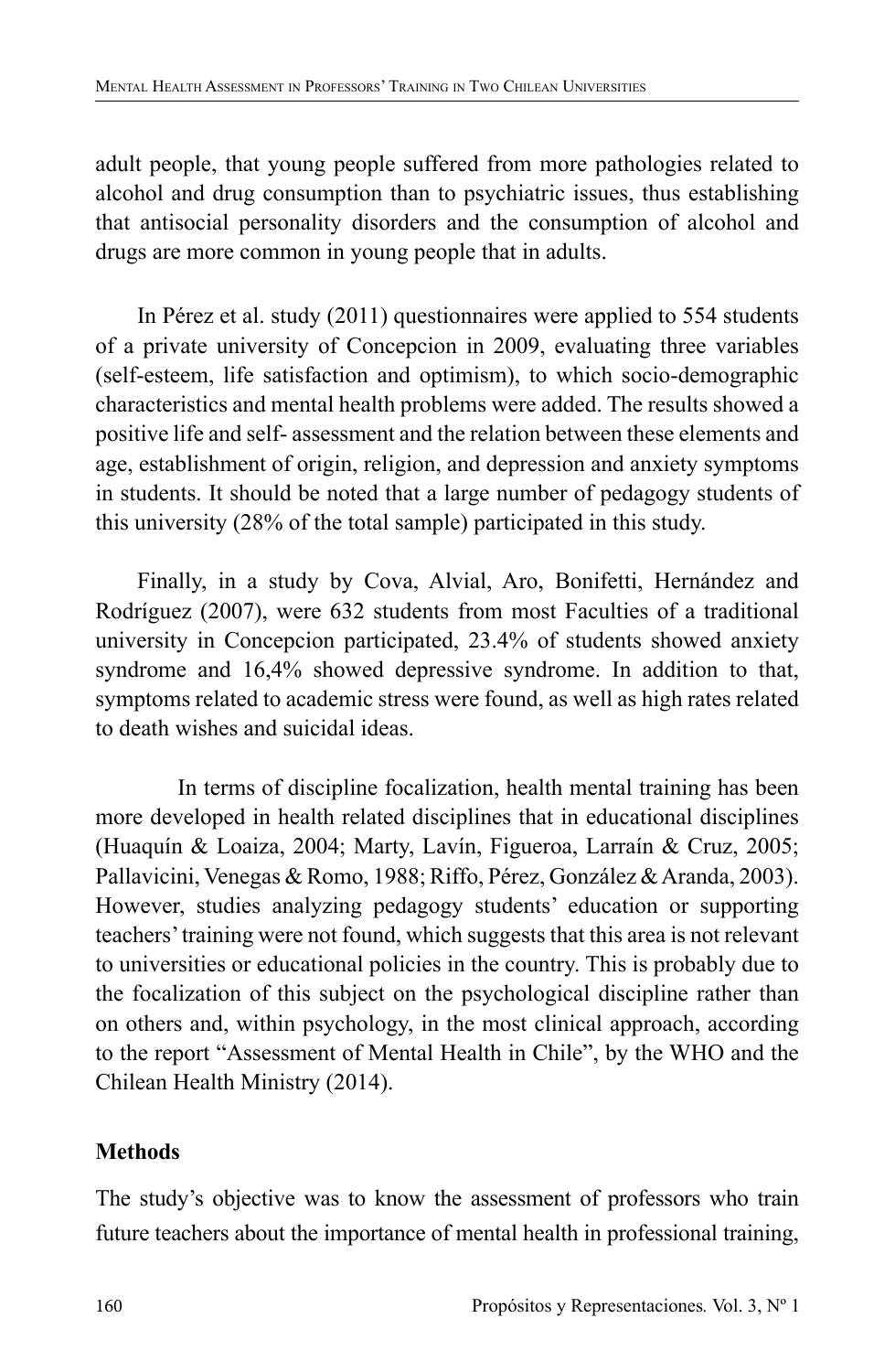analyzing also other factor that could have an influence on said assessment, from the perspectives of program directors.

 This research has a descriptive design using a methodological qualitative perspective, even when two numerical and textual data are analyzed in order to show the results, because they can complement each other (Miles & Huberman, 1994).

# **Participants.**

21 professors participated. They all were training future teachers in two universities in the south of Chile (a traditional and a private one). They were five men and sixteen women between thirty and fifty-eight years old; some professors worked full time and others, part time. Seventeen of them were academician and four were pedagogy schools directors. Both professors and managers had careers in Pre-School Education Pedagogy, Basic Education Pedagogy, Special Education Pedagogy and Spanish and Language Pedagogy.

In order for a professor to be included in the sample, they needed to have more than one year in the institution or the discipline and, in the case of managers, they had to have been in their work post for at least two years. The only aspect of exclusion was a lesser amount of time teaching in this discipline or in this work post.

### **Instruments.**

In order to collect information, two procedures were used: in the first place, a survey with both open and closed questions about the valuations the academicians had on the subject and the curricular spaces given to mental health during the training. This survey had six questions; two of them were closed (and about the value given to mental health, both by the individual and by the institution) based on a four choices Likert scale (from zero importance to a lot of importance); four open questions related to the motives of the stated valuations, the advantages and the curricular spaces where mental health was worked on during education were also taken into account.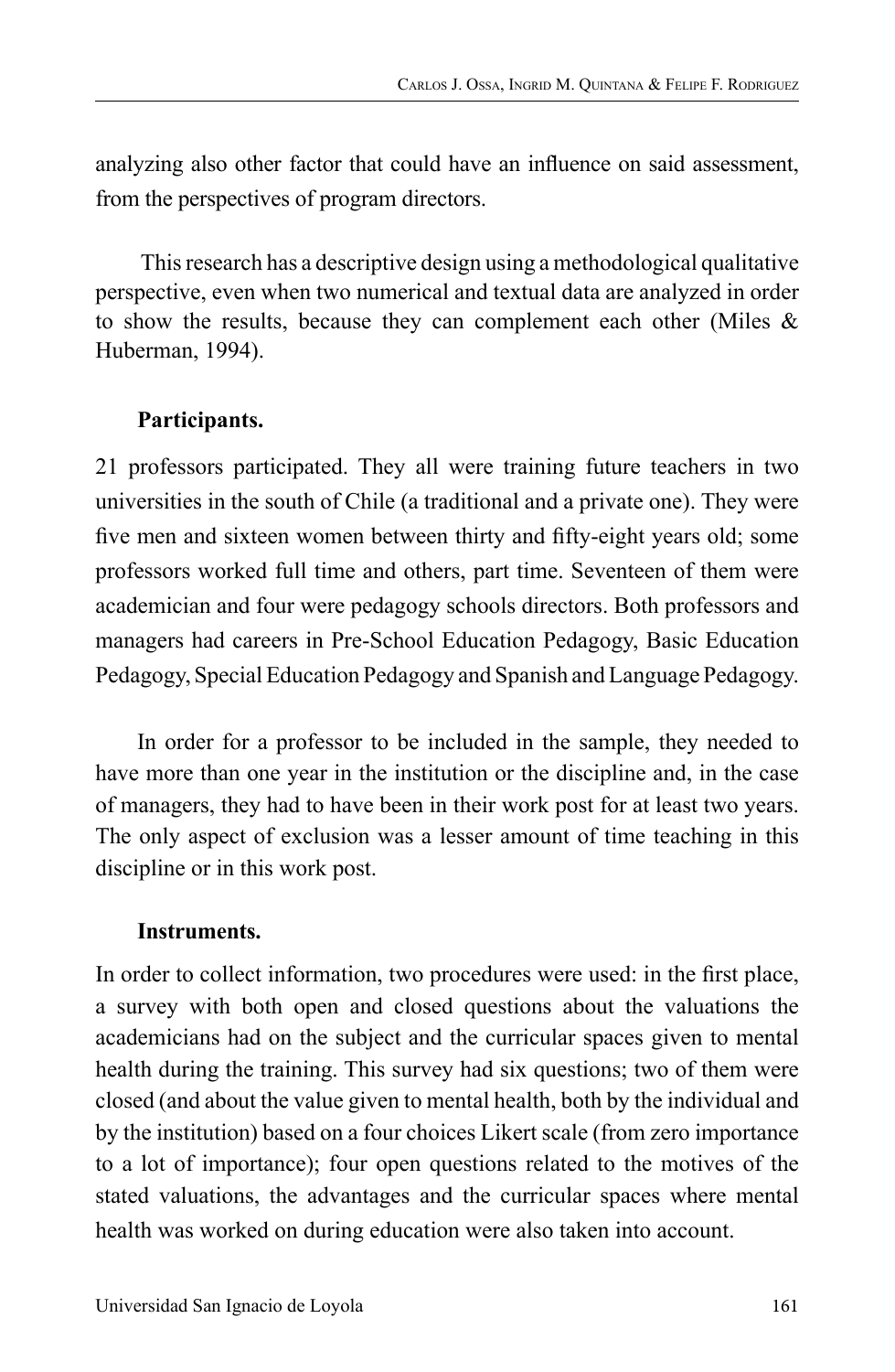In the second place, an in-depth interview was used to get the managers' vision on mental health, the importance attributed to mental health issues in teachers' training and the way this subject is worked on during their student's education; the interview lasted for about an hour, although this varied depending on the person interviewed.

Both the survey and the interview questions were validated through judges, and both procedures were evaluated by two academicians in the pedagogic area who were not participating in the study. They analyzed the pertinence and coherence of the questions regarding the study's objectives.

## **Procedure.**

The application of a consent form regarding the free and voluntary participation in this study was considered. The directors of the school were contacted in order to enquire about teacher who would, eventually, desire to participate and contacted them to apply the consent form and the survey. The survey was applied only to professors teaching in education-related training and was sent by email, as was the reception of its answers. Subsequently, only program directors were interviewed, requesting for an interview in their offices, which was digitally registered, with the authorization of the participants.

Regarding information analysis methods, the survey was analyzed through descriptive statistics for closed questions, determining the frequency and central tendency measures, as well as a contend analysis strategy for open questions, basing on an inductive type coding process (open coding). Content analysis was also used for the interviews, generating codes from the information collected and establishing patterns with the similar ideas found in the discourses in order to establish shared categories (open and axial coding). According to the constant comparison model, this were contrasted with the participants' discourses, pointing out, additionally, quotes as examples (Osses, Sánchez & Ibañez, 2006).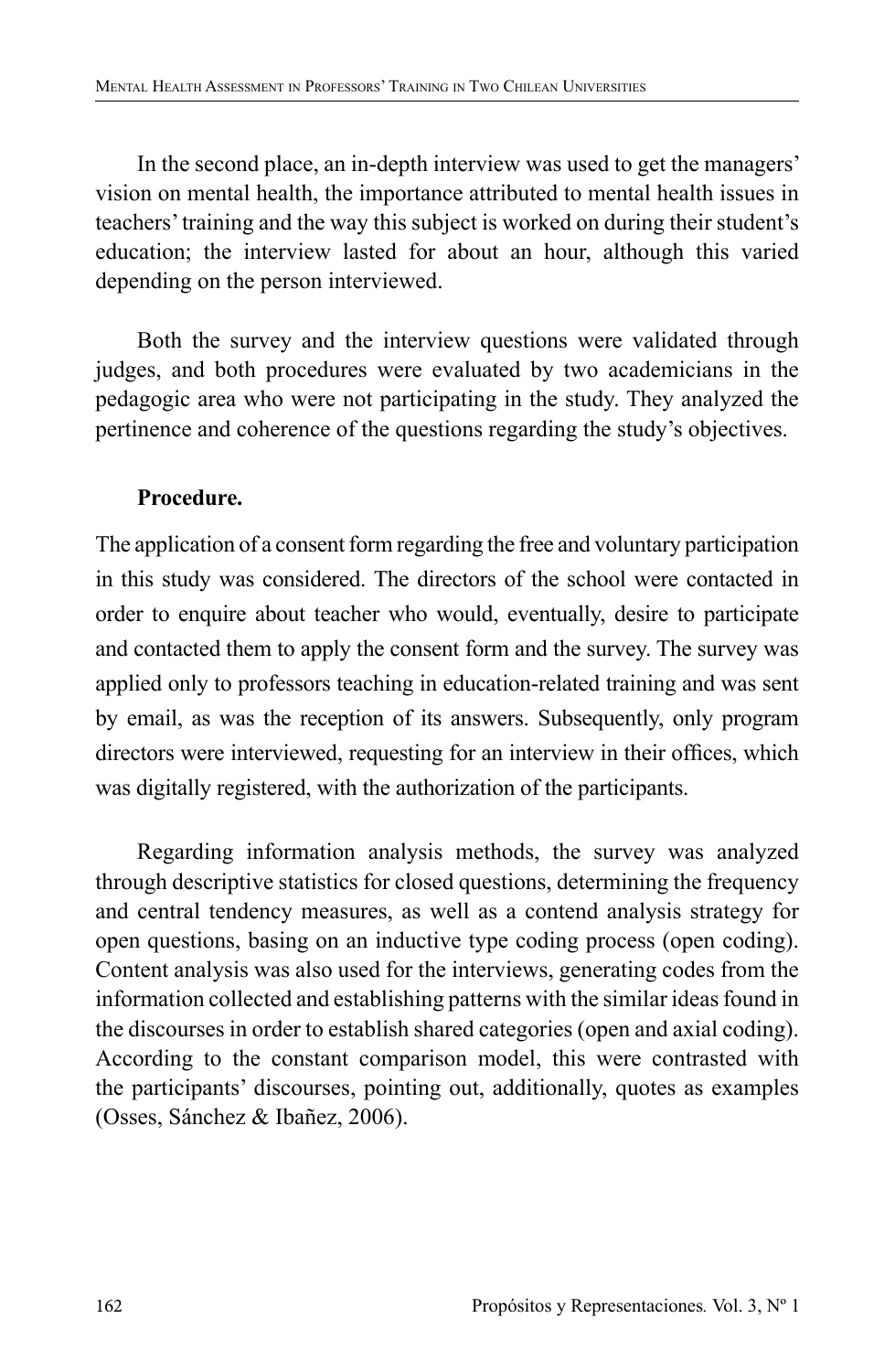## **Results**

## **Survey.**

The results are presented in two phases: first, the survey applied to the professors and then the interviews to the managers. The survey's data shows that professors performing classes have, for the most part, a high personal valuation of mental health importance in teachers' education; it's considered an important competence due to the pedagogical work task; similarly it is thought that it's a relevant aspect in all professional training in the pedagogical field.

# **Table 1.**

*Descriptive values of mental health assessments in teachers' university education1*

|       | Personal<br>assessment | Institutional<br>assessment |  |
|-------|------------------------|-----------------------------|--|
| Media | 2.8                    | 2.6                         |  |
| Mode  | 3                      | 3                           |  |
| D.S   | 0.39295                | 1.166                       |  |

*1Distribution from 0 (not important at all) to 3 (very important).*

On the other hand, a lesser valuation of institutional importance about the subject is observed, even when the perception of mental health as a very important topic is maintained. Some professors pose the need to count on student selection mechanisms that would allow to see if there are mental health problems in education studies applicants, and others state that there are some follow-up and support mechanisms, which are that discipline's responsibility and, in more difficult cases, derived to the institutional health service or to the public health network, to face mental health-related difficulties.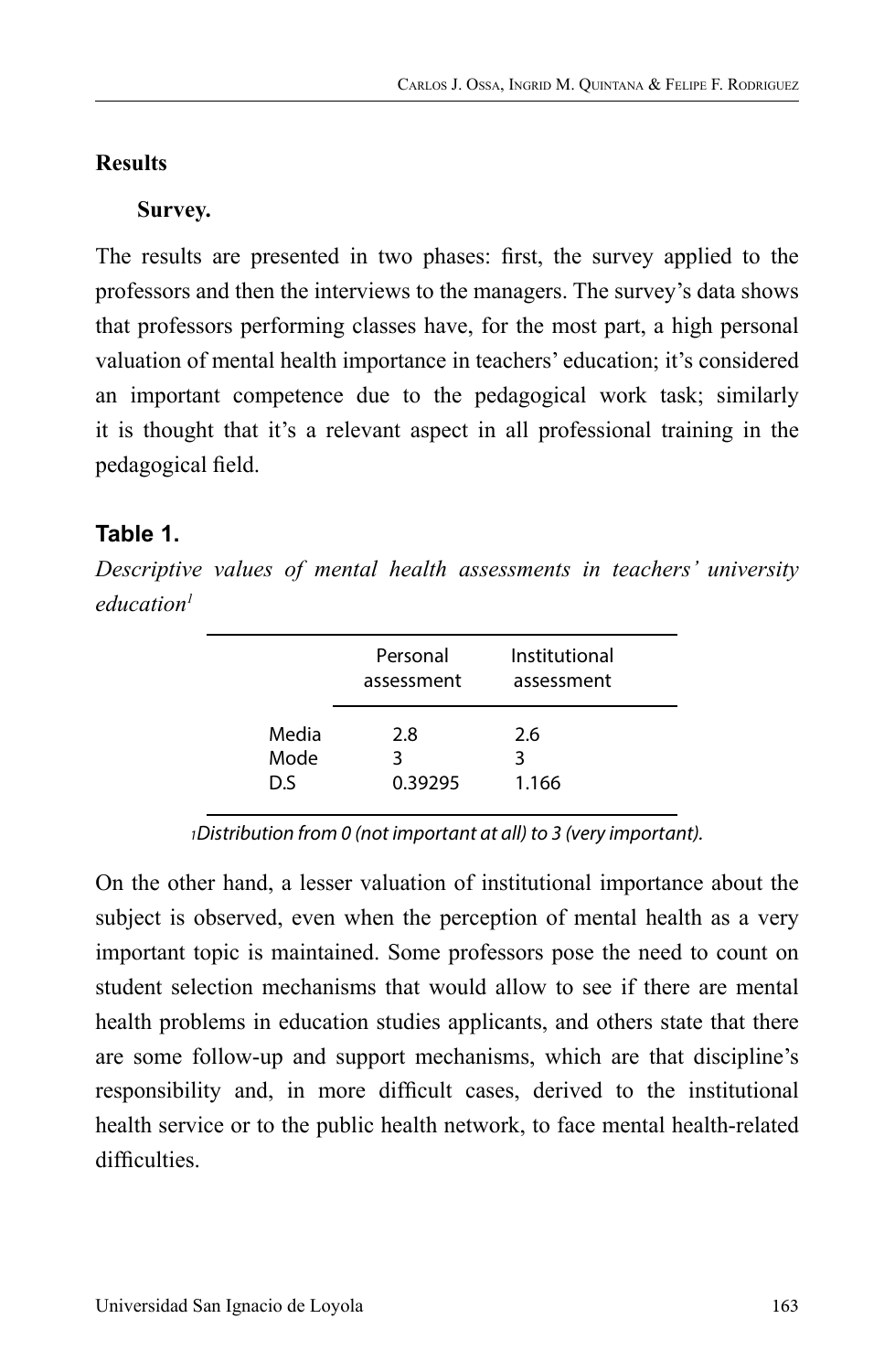About the courses or actions that take or have taken place in the university to support mental health training, it is observed that most professors claim not to know any courses allowing to work on it, or that they don't exist. The participants who do recognize some approach to mental health issues in courses or workshops claim that it is mostly in psychology or psychopedagogy related courses and in some internships. No great differences are observed regarding our subject between institution types.

# **Table 2.**

| Categorie                                                         | N  | Frequency<br>$(\%)$ | Cumulative frequency $(\% )$ |
|-------------------------------------------------------------------|----|---------------------|------------------------------|
| Doesn't know it/ doesn't exist<br>There's an indirect approach in | 10 | 59                  | 59                           |
| courses/workshops                                                 |    | 41                  | 100                          |
| There's a direct approach in<br>courses/workshops                 | 0  | $\Omega$            |                              |

*Assessment of approaching space in mental health curriculum in universities*

# **Interviews.**

Based on the analysis of the interviews to program directors, even though an interest on the subject can be recognized, the institutional interest is low. This matches the data coming from the academicians. Other relevant topics that would have an impact on the situation are pointed out, such as the mastery of the subject through psychology, the lack of appropriate conviviality spaces, lack of social consciousness about the subject and lifestyle in our current societies.

The main categories developed by the participants are presented below; the category description is accompanied by interview quotes, and the participant stating that idea is identified under a fictitious name.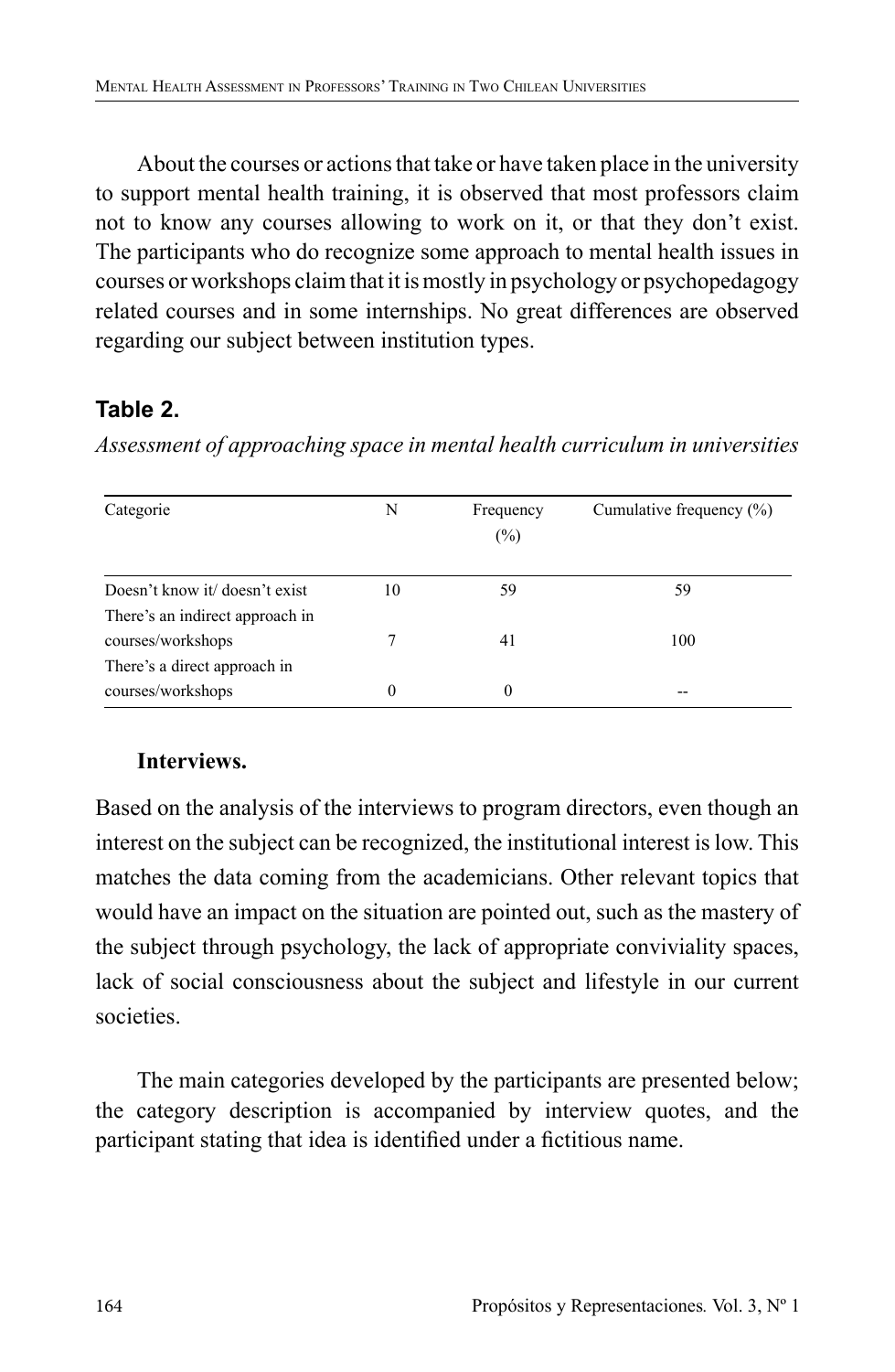#### *Mental Health Valuation.*

This category refers to the way the interviewees characterize mental health: if it's either under a positive or negative perspective.

The interviewees value mental health as a necessary process for the person, which is part of their personality and is useful for its function in society. They see it as a phenomenon that has an impact on the personal, family and social context. It is focused on the psychological aspect and it is related to personality, emotional and behavioral manifestations.

> *"It's a personal state that allows an individual to well develop in society, in their family and also in a personal way"* (Professor 1).

> *"I see it as a person's psychological state, which controls their behavior, their emotions, their personal situations, but also the way they interact with other people"* (Professor 2).

> *"Mental health is part of the necessities of a human being, it makes you show the weakest aspects of a person"* (Professor 3).

> *"It has something to do with their personality, with feeling safe or feeling needed"* (Professor 4).

Additionally, it is observed that mental health is related to the social context, where the totality of interactions creates emotional determinants which generate positive or negative influences in people.

*"If a person's mental health is affected, that person is affected in every aspect they handle themselves, like work, family, friends"* (Professor 1).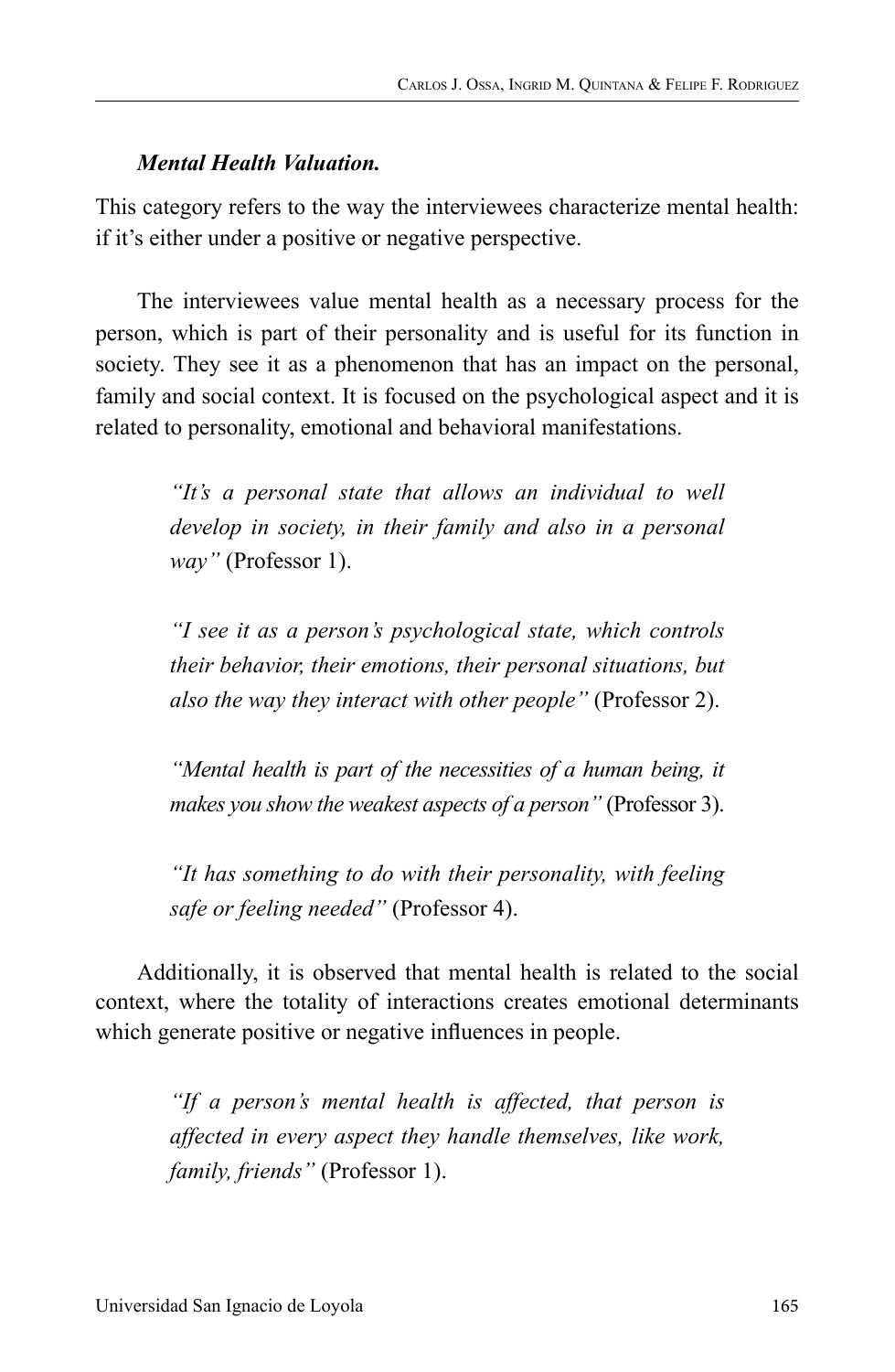*"If they treat you well it will be easier for you to feel well, your mental health will be good, but it they treat you badly, if they humiliate you or punish you for no reason, you will feel bad and you will have a negative mental health"* (Professor 3).

The opinion that mental health is a very important aspect for a person and that it is, specially, a fundamental trait for professors, is observed in the interviewees. However, it is perceived that society, in general, considers it irrelevant and has no intentions of knowing what it is or encouraging it.

*"Mental health is essential for a person"* (Professor 4).

*"In the education world, it is fundamental: a teacher who doesn't have a good mental health cannot practice their profession, because they are dealing with children* (Professor 2).

*"Mental health is very important to people. It is a human need to feel well, loved, supported"* (Professor 3).

*"People don't worry enough about how important it is to have mental health"* (Professor 1).

*"It's required to sensitize the population about how important mental health is for people, it is something as natural as the air. Actually, you're telling me 'mental health' and I think I have never really stopped to think what it means to have a good mental health"* (Professor 1).

*"There hasn't been a lot of concern about future teachers' mental health, there was no interest from those who call the shots"* (Professor 2).

*"For pre-school teachers' training, it was not a relevant subject: in the curriculum there was, for instance, first aid,*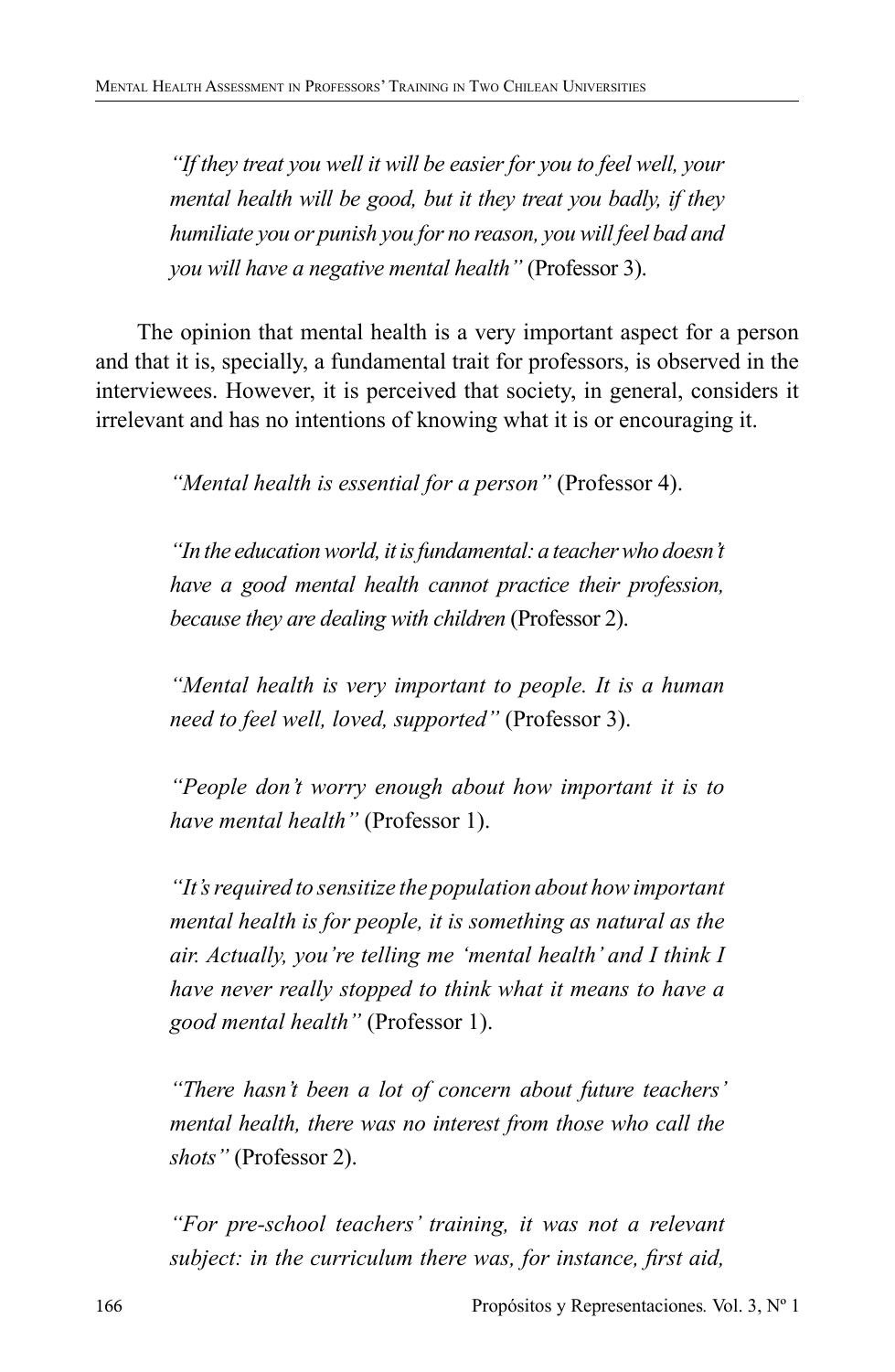*english, technology, but nothing about mental health. Maybe this is because of the kind of space where they work, which is much better than in schools"* (Professor 3).

#### *The Institution's Approach.*

This category is defined as the way mental health management is perceived in a university, both in a curricular and service level.

The participants recognize the lack of propositions, projects or policies that allow to teach or train on mental health in professional training, and they recognize the absence or courses or specific programs about it in the curriculum.

> *"There are some development psychology courses in the curriculum, and I imagine they study it in there. I have not been present in those classes, but from what I've seen of the programs (course contents) I'm under the impression they address these topics"* (Professor 2).

> *"There are no courses or electives about mental health in here, but we try to work on it by improving the work environment; by making people in the academic team support each other, that they work in peace, that they get to do things they are interested in. This helps a lot to have a good mental health"* (Professor 3).

> *"There are no courses that directly address the subject, maybe because its importance is not seen"* (Professor 4).

> *"We have had some cases of emotional or personal problems in students, that we have derived to the university psychologists or the psychosocial center, which has helped us the most; however, there's no inclusive support"* (Professor 3).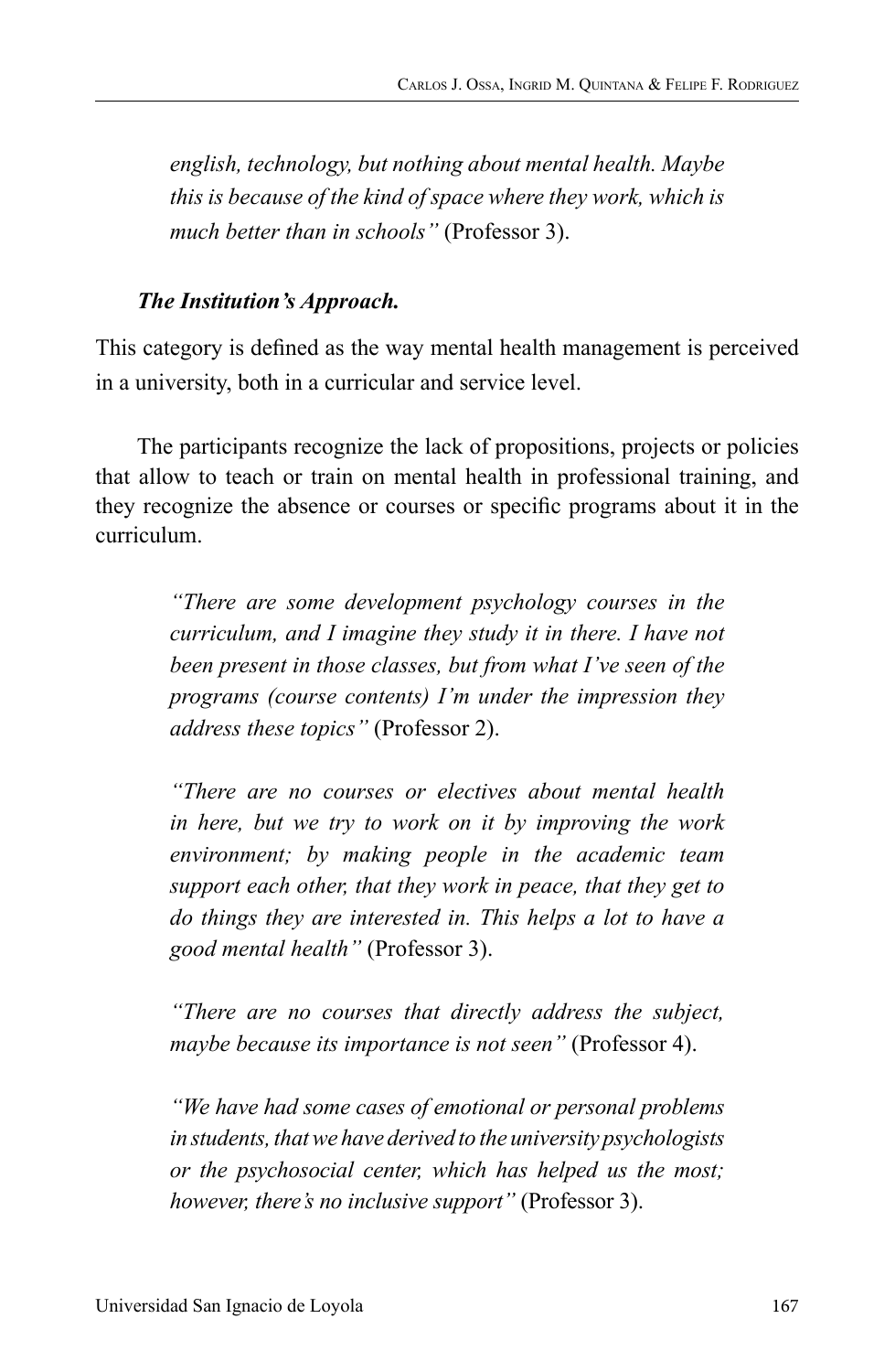*"Another aspect we still haven't developed, is research: we need to do more research on this area"* (Professor 3).

Another relevant aspect in which the topic of mental health could be managed in university education, is the application of admission filters through tests or interviews that measure certain aspects related to mental health. These would be performed by specialists such as psychologists.

*"There should be selection mechanisms in university studies which would measure that area, like they do in psychology, for instance, but there is no such thing in pedagogy, no universities implement that system, there is no filter"* (Professor 2).

*"There could be an admission system that allows to know when there's a possible case of schizophrenia, of depression, because that's very important in this domain. If you have a schizophrenic student, for instance, you can't kick him out, you just can't do it if they're already studying, except if you see he fails tests and all that. But that's not ideal: one should know in advance in order to be able to guide the person to a discipline that studies something more related to objects and not people"* (Professor 1).

# *Sociocultural Factor Influencing on the Professors' Mental Health Development.*

This category is defined as the social and cultural elements and how they influence, both positive and negatively, on the teachers' and pedagogy students mental health development.

> *"I see that mental health is affected, most of the times, not by personal aspects but by work related aspects, or family aspects, and by the historical context we live in"* (Professor 1).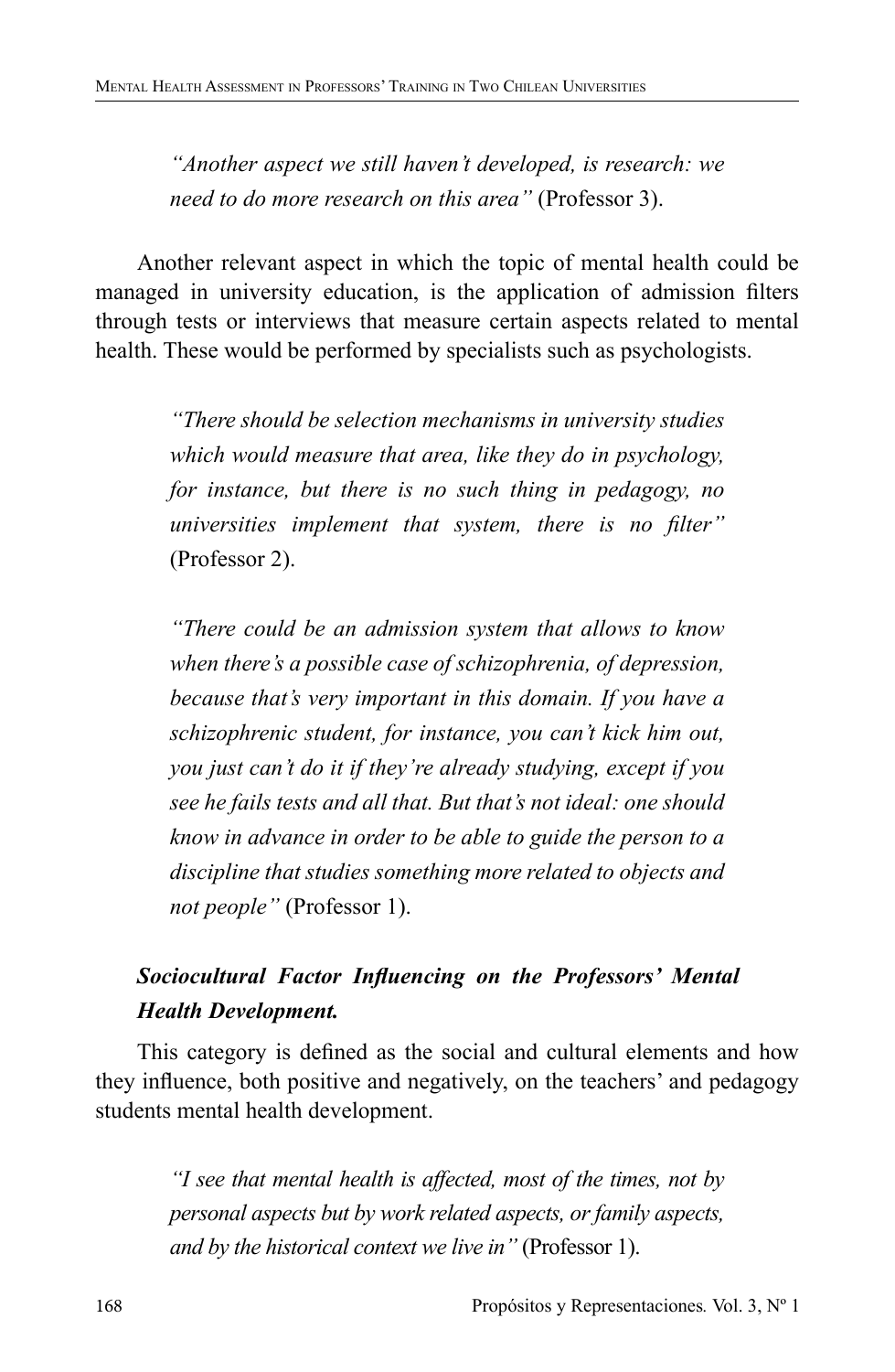*"I've read that depression in very common among teachers, because of the frustration they feel, work situations, because they don't meet their expectations"* (Professor 2).

*"University students have stress problems many times, because of the study load, or sometimes they have family issues that make them sad, anxious, they even make them cry sometimes"* (Professor 2).

*"Working hours are insufficient for teachers. Other than teaching in class, they are asked to plan, to collaborate, to do projects, to fill in books. They are even required to do much more than they are paid to do, so they try to worry about money more than they worry about people"* (Professor 4).

Among the aspects positively influencing on mental health is the improvement of working conditions and the good treatment to teachers and/ or students. Thus, it is observed that the satisfactions and support are relevant elements to attain a good mental health.

> *"The work environment has a big influence on it, a good work environment helps to avoid some of the frustration"* (Professor 2).

> *"(We support, we listen to students because we want them to have that role model. We form, they will be educators later in life, and it's important for them to know that they too have to help their students"* (Professor 3).

### *Consequences of Mental Health.*

This category refers to the appropriate or inappropriate mental health states impact perceived in people.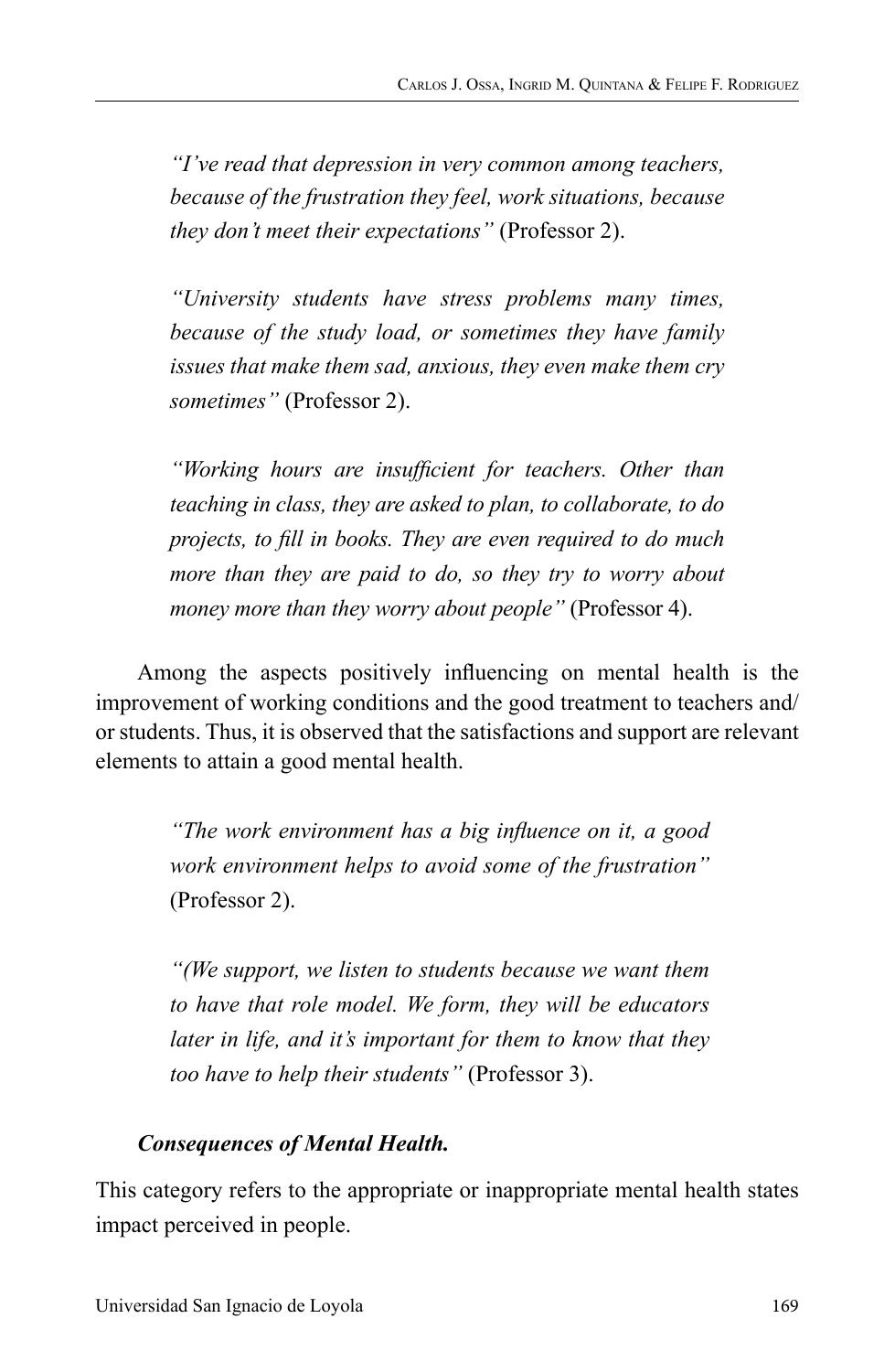It refers, in a more spontaneous and numerous way, to the effects an inappropriate mental health would generate, influencing negatively on the person themselves, on their moods, their physical health, their interpersonal relations and their work environment.

> *"In the school context, it can generate problems with parents or tutors, it could interfere in the relationship with them, in the methodology you use, even in the kids' learning" (Professor 1).*

> *"It influences on the generation of a routine situation that makes you demotivated" (Professor 2).*

> *"Mental health has a powerful influence on the way you perform, in you're sick, not well, you can't advance in the tasks you perform"* (Professor 3).

> *"The effects are very harmful, if you have a teacher who's not well, who won't be peaceful, or happy, who'll do things wrong, do the same things all the time and even mistreat the students, there is a bigger problem"* (Professor 4).

On the other hand, positive consequences have less spontaneous references and are oriented towards the appreciation of personal satisfaction and the improvement of work environment.

> *"When people are happy with their job you can tell, and that has a huge influence on your mood and on your health"* (Professor 1).

> *"A person that is socially accepted feels well, feels happy, does their work right"* (Professor 3).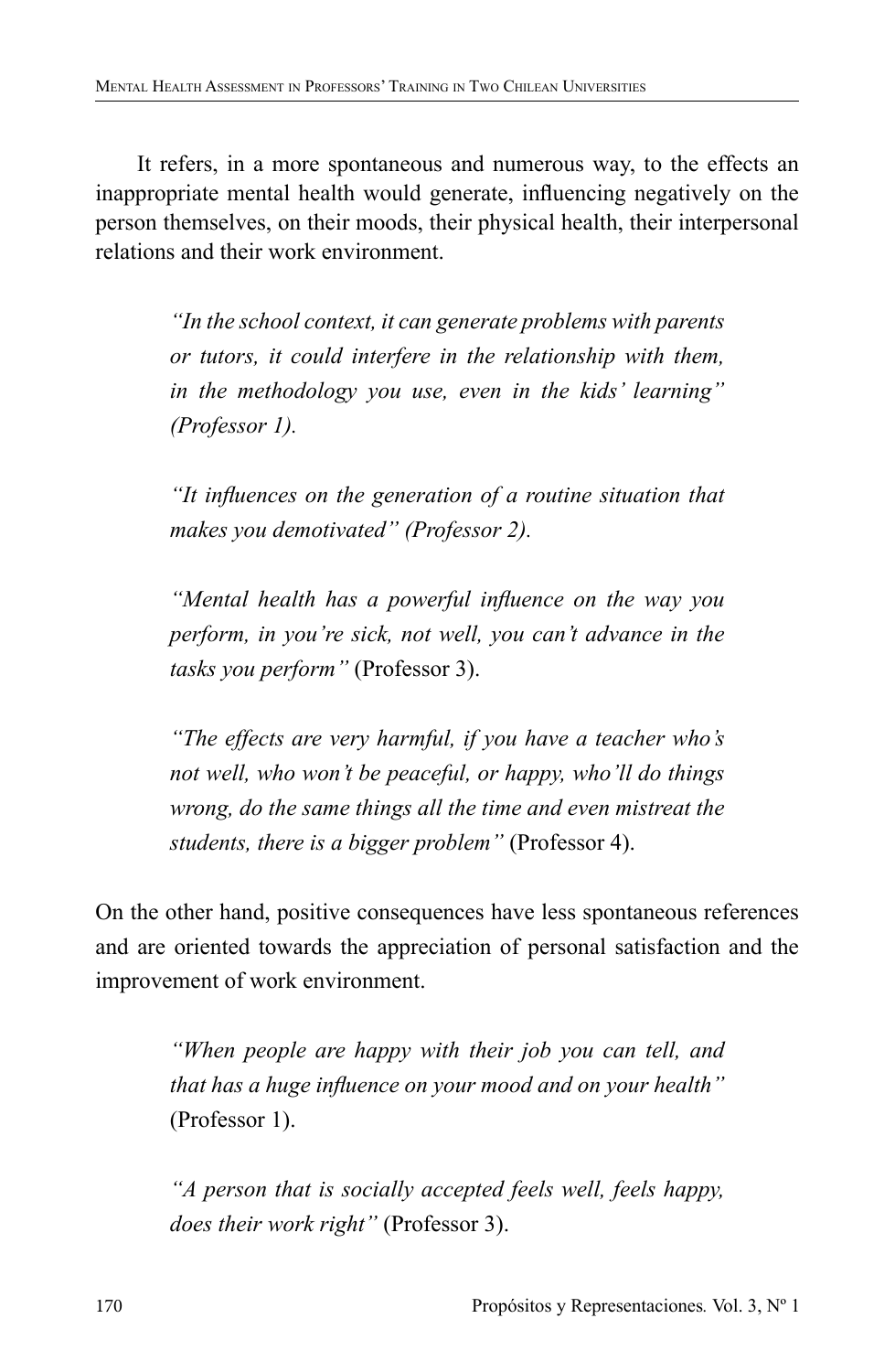*"A team of happy, fulfilled teachers, makes the students feel well, they do their job well, they contribute so that everyone will work well"* (Professor 3).

#### *Contributions of Psychology.*

This category is referred to the perception of the contributions made by psychology to the pedagogy professors/students' mental health.

The psychological discipline is observed to be the closest and most effective support the professors would have to know and improve different aspects of mental health. This support would be given through the application if instruments in the professors' and students' selection, through the courses they take, and through interventions with the students.

> *"There would have to be a student selection mechanism to see if they have any mental health issues, I don't know, an interview with psychologists, I imagine"* (Professor 1). *"In the curricula there are some branches of development psychology, and I imagine they study it there"* (Professor 2).

> *"They could apply some psychological tests that measure depression or mental disorders in students"* (Professor 2). *"(Some students) have been derived to the university psychologists or to the psychosocial center"* (Professor 3).

## **Discussion**

Based on the data found during this research, it can be stated that there is an ambivalent valuation of mental health in pedagogy professors, both for academicians and for managers. On one hand, it is positively valued and it's recognized as a relevant factor in the teacher's work performance, as well as in the academic performance of the students. However, there doesn't seem to be a greater concern about encouraging it, not in the institutions nor from themselves as academicians.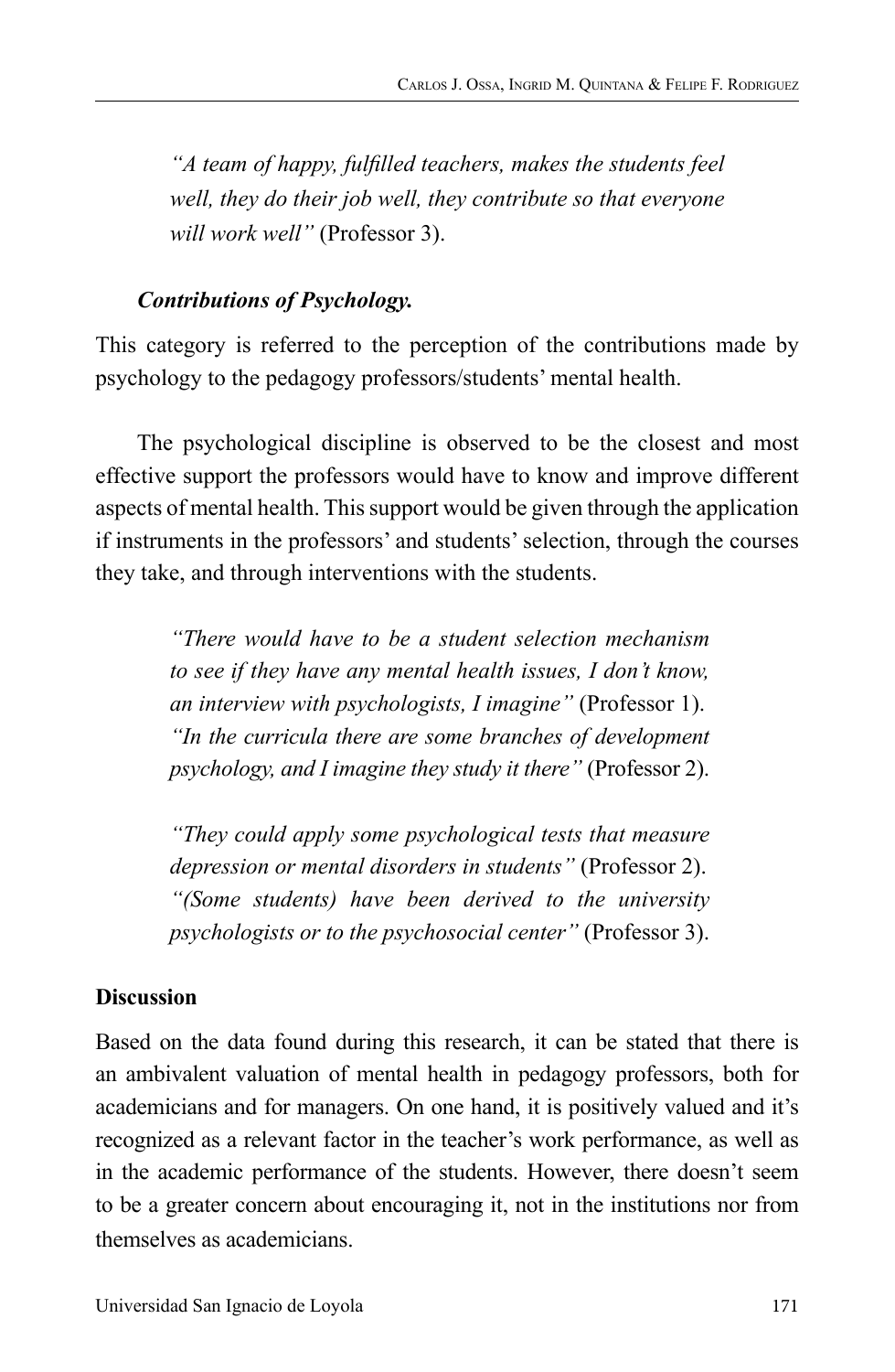This could establish a situation of *invisibilization* of this topic due to its ethereal and hard-to-measure nature, as stated by Cornejo (2005). This way, mental health is analyzed only through its consequences, which are faced as emotional problems most of the times and, therefore, they are oriented to psychological support.

It was also noticed that there is a very low level of knowledge and conceptual and procedural mastery of the characteristics and manifestations of mental health, both in teachers and in managers, for they have not been trained on the subject either, leaving it as a topic accessory to educational training (Nadur, 2011). This could partially explain the low priority given to it as a competence in pedagogy students' training, which would not allow to develop it as an explicit competence, as stated by Vidal (2011).

It's interesting that some people perceive mental health as a personal state, which would even be related to their personality and not to environmental factors, relating it to psychiatric cases such as depression and schizophrenia; this could influence on their opinion about the need to select the students.

Even though there is a certain consciousness that the environment, especially in the work context, has an impact on mental health-related dimensions, such as stress, personal satisfaction, self-esteem, it is less clear than the support that must be shown to the students about quality of life, selfcare or personal development topics.

Another aspect that calls to our attention is that, even when there are several studies pointing out the importance of contextual aspects and of social skills in order to deal with different situations that could have a negative impact on mental health (Parra, 2005; Robalino & Körmner, 2006; Cornejo, 2005) the relevance of developing professional competences that would allow to attain a good mental health in future teachers is not recognized.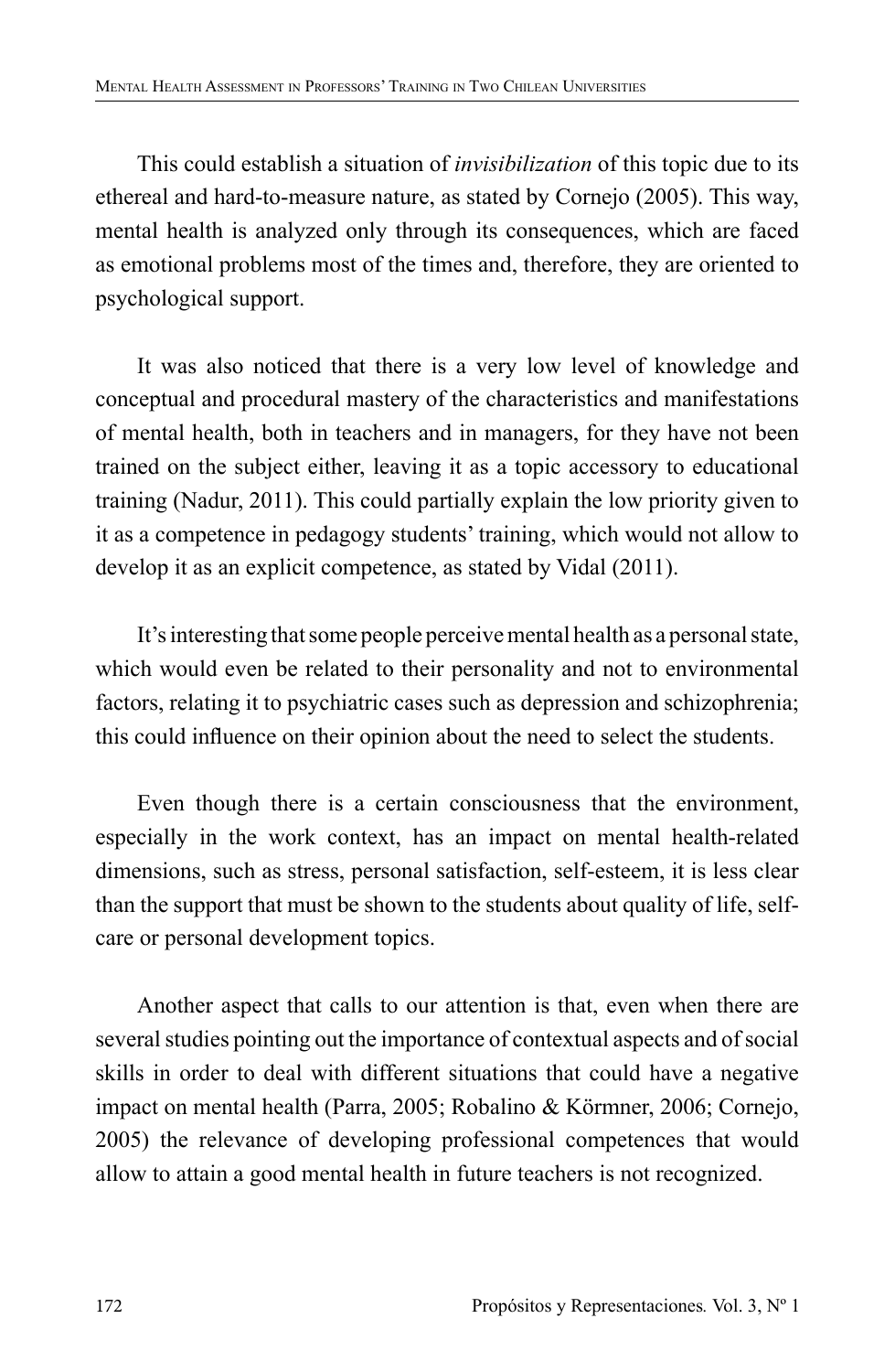Regarding the previous idea, it's also interesting that, despite of knowing that there are no admission mechanisms sensitive to mental health negative conditions, and that there is a certain prevalence to situations having a negative impact on university students' mental health (Cova et al., 2007; Pérez et al., 2011), there is not a greater concern about having mandatory or elective courses that would contribute to forming competences that would help good mental health in students.

Another aspect is the fact that it is strongly related to psychology being linked to mental health, as stated by the WHO-Ministry of Health in Chile study (2014). However, said support would be restricted to the determination of psychopathological disorders related to deficient mental health, through the identification of pathologies and their intervention, and not necessarily contributing to the encouragement of an appropriate mental health state, minimizing the support in a curricular level of the psychological discipline.

It must be recognized that there are limitations to the study, due to the focalization of the sample and to the data analysis, which are more concordant to exploratory studies. Therefore, it's necessary to state the importance of the development of studies allowing to know how mental health is focused and developed in the training for future teachers in other Chilean regions and institutions, as well as in other Latin-American realities. We also think it's relevant to investigate how working teachers can strengthen whatever skills will allow them to improve their mental health, and how we manage to create healthy schools that promote a good environment that will promote a proper mental health (Claro & Bedregal, 2003; Comission of Mental Health, 2012; Hanlon, 2012; Muñoz de Morales, 2005).

To close, it's relevant to state that the educational psychology field in Chile has an important debt to the educational field and to psychological training, for no research or proposals to help teachers and students to promote this important dimension of a person and society has been developed.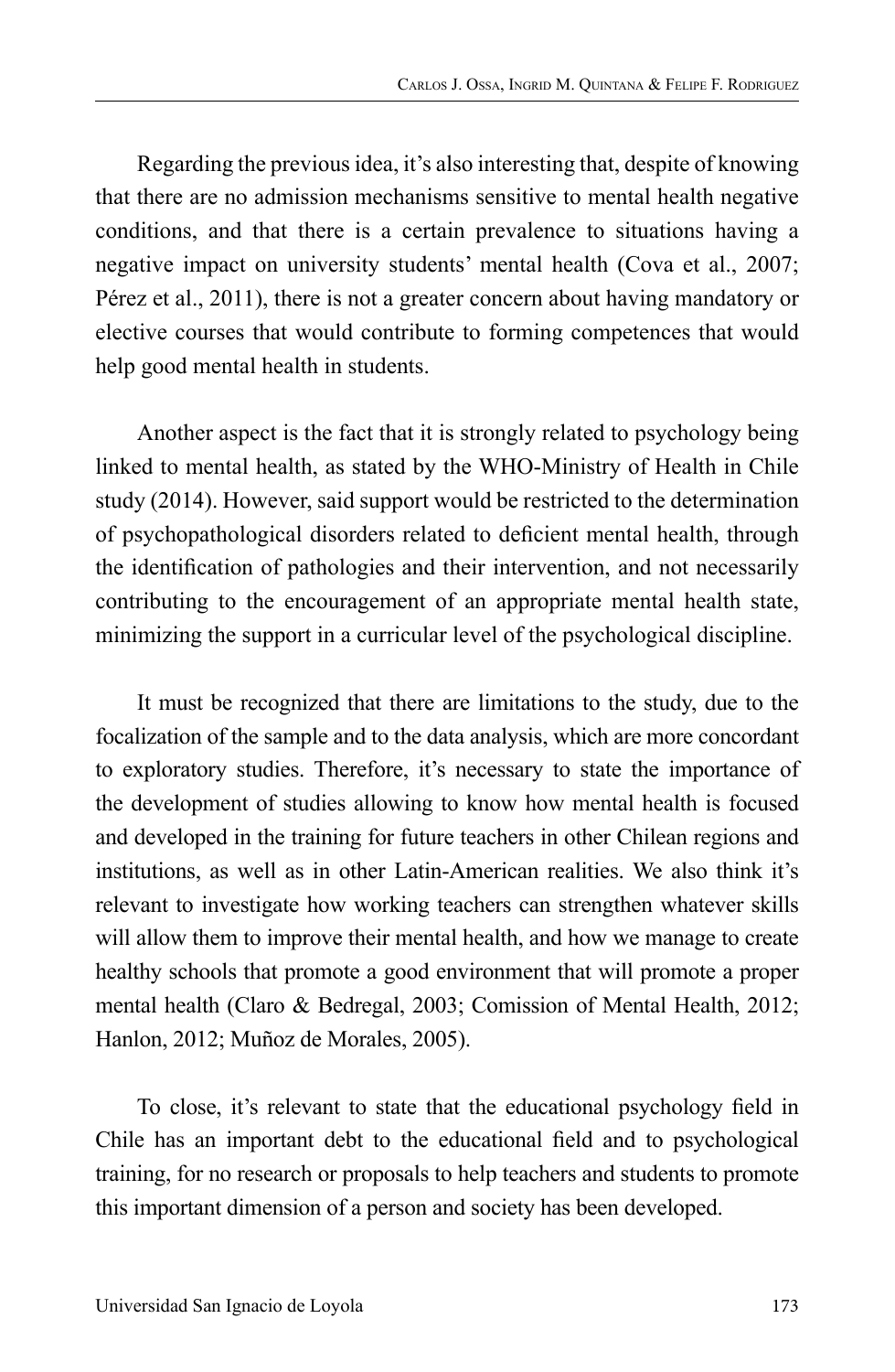## **References**

- Camacho, H. & Padrón, M. (2006). Malestar docente y formación inicial del profesorado: percepciones del alumnado. *Revista Interuniversitaria de Formación del Profesorado*, *20*(2), 209-230.
- Claro, S. & Bedregal, P. (2003). Aproximación al estado de salud mental del profesorado en 12 escuelas de Puente Alto, Santiago, Chile. *Revista Médica de Chile*, *131*(2), 159-167. Recuperado de: http://www.scielo.cl/ scielo.php?script=sci\_arttext&pid=S0034-98872003000200005&lng=e s&tlng=es. 10.4067/S0034-98872003000200005
- Commission on Mental Health (2012). *Student Mental Health and Wellness. Report of the Principal's Commission on Mental Health*. Queen's University. Recuperado de: http://www.queensu.ca/cmh/index/ CMHFinalReport.pdf
- Cornejo, R. (2012). *Nuevos sentidos del trabajo docente: un análisis psicosocial del bienestar/malestar, las condiciones de trabajo y las subjetividades de los/as docentes en el Chile neoliberal* (Tesis de Doctorado). Universidad de Chile, Santiago. En: http://www.repositorio. uchile.cl/handle/2250/111523
- Corvalán, M. (2005). La realidad escolar cotidiana y la salud mental de los profesores. *Revista Enfoques Educacionales*, *7*(1), 69-79
- Cova, F., Alvial, W., Aro, M., Bonifetti, A., Hernández, M. & Rodríguez, C. (2007). Problemas de salud mental en estudiantes de la Universidad de Concepción. *Terapia psicológica*, *25*(2): 105-112.
- Florenzano, R. (2005). Salud mental y características de personalidad de los estudiantes universitarios en Chile. *Revista Calidad de la Educación*, *23*, 105-114.
- Hanlon, C. (2012). Addressing mental health issues on university campuses. *University Manager*: 1-6. Recuperado de: *www.caubo.ca/content/ university-manager-2012*
- Huaquín, V. & Loaiza, R. (2004). Exigencias académicas y estrés en las carreras de la Facultad de Medicina de la Universidad Austral de Chile. *Estudios pedagógicos*, *30*, 39-59.
- Iriarte Díaz-Granados, F. (1999). La salud mental del docente como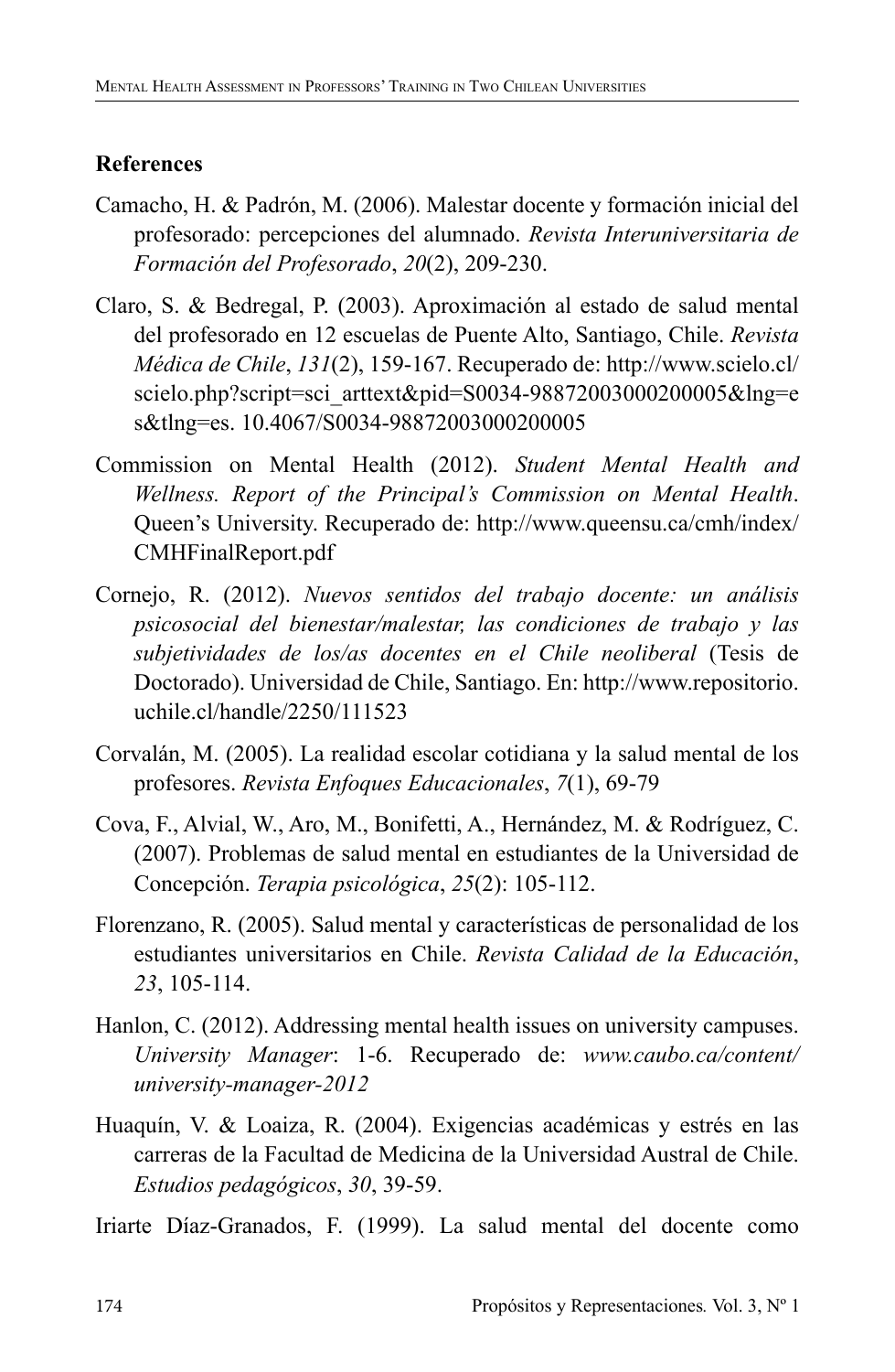mediación del proceso de enseñanza-aprendizaje. *Psicología desde el Caribe. Universidad del Norte*, *2-3*, 24-38.

- Jadue, G. (2002). Factores psicológicos que predisponen al bajo rendimiento, al fracaso y a la deserción escolar*. Estudios pedagógicos*, *28*, 193- 204. Recuperado de: http://mingaonline.uach.cl/scielo.php?script=sci\_ arttext&pid=S0718-07052002000100012&lng=es&nrm=iso
- Jiménez, E., Jara, M. & Miranda, E. (2012). Burnout, apoyo social y satisfacción laboral en docentes. *Revista Semestral da Associação Brasileira de Psicologia Escolar e Educacional, SP*, *16*(1), 125-134.
- Marty, C., Lavín, M., Figueroa, M., Larraín, D. & Cruz, C. (2005). Prevalencia de estrés en estudiantes del área de la salud de la Universidad de los Andes y su relación con enfermedades infecciosas. *Revista Chilena de Neuro Psiquiatría*, *43*(1), 25-32.
- Miles, M. & Huberman, M. (1994). *Qualitative data analysis. An expanded sourcebook*. California: *SAGE Publications, Inc.*
- Mori, S.C. (2000). Addressing the Mental Health Concerns of International Students. *Journal of Counseling & Development*, *78*, 137-144. doi: 10.1002/j.1556-6676.2000.tb02571.x
- Muñoz de Morales, M. (2005). Prevención del estrés psicosocial del profesorado mediante el desarrollo de competencias emocionales: el programa P.E.C.E.R.A. *Revista Interuniversitaria de Formación del Profesorado*, *19*(3), 115-136.
- Nadur, S. (2011). *Trabajadores del sector de la educación*. Ministerio de Trabajo de la Provincia de Buenos Aires: Bs. Aires.
- OMS (2013). *Salud mental: un estado de bienestar* [versión electrónica]. Recuperado de: http://www.who.int/features/factfiles/mental\_health/es/
- OMS (2007). ¿*Qué es la salud mental?* [versión electrónica]. Recuperado de: http://www.who.int/features/qa/62/es/
- OMS-Ministerio de Salud (2014). *Evaluación del sistema de salud mental en Chile* (Informe N° 2). Santiago de Chile. Recuperado de: http://www. who.int/mental\_health/who\_aims\_country\_reports/who\_aims\_report chile.pdf